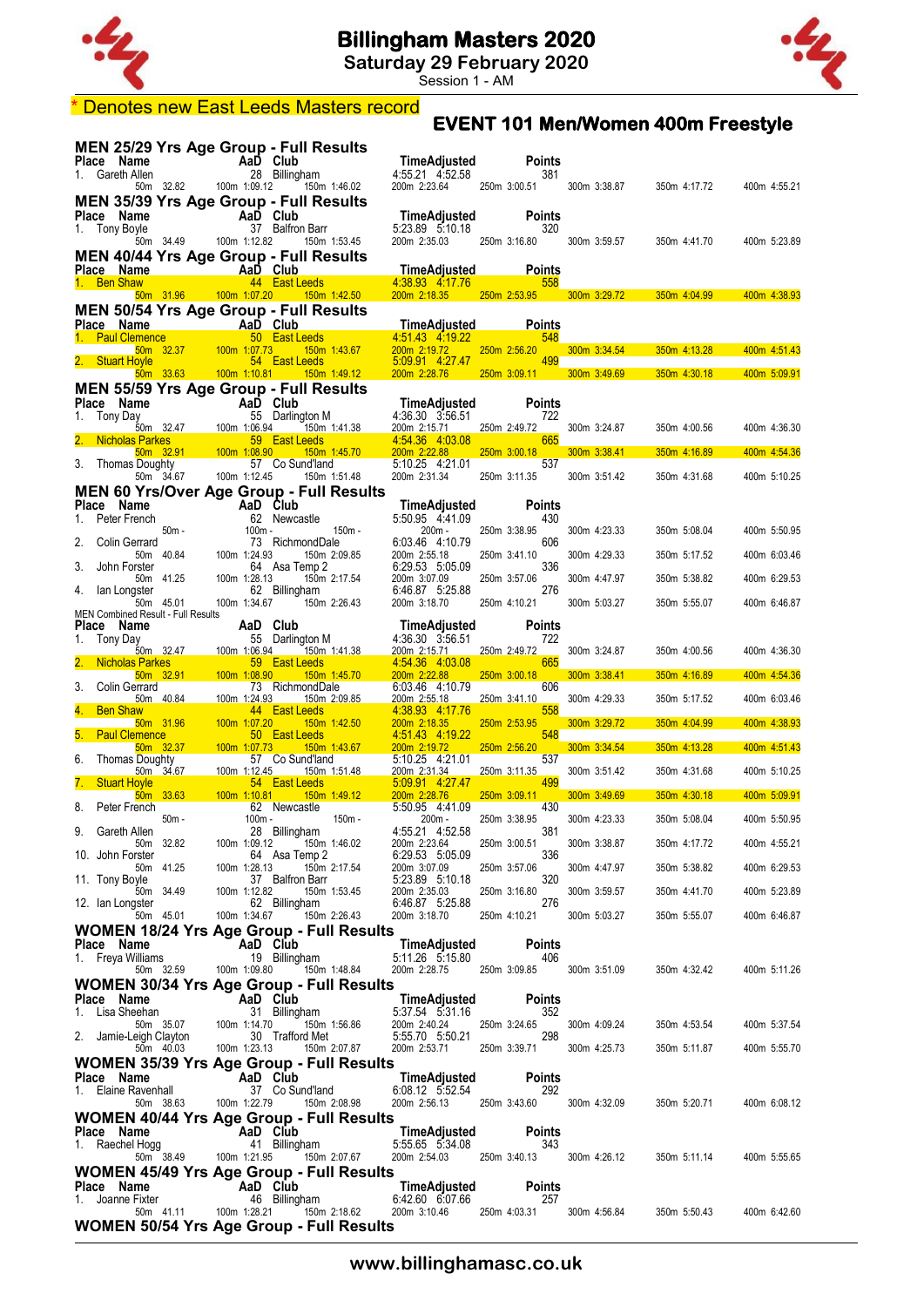

**Saturday 29 February 2020** Session 1 - AM

|    | Place Name                                        | AaD Club     | <b>aD Club</b> TimeAdjusted<br>50 RichmondDale 6:27.55 5:44.72 |                                 |              | <b>Points</b> |              |              |              |
|----|---------------------------------------------------|--------------|----------------------------------------------------------------|---------------------------------|--------------|---------------|--------------|--------------|--------------|
|    | Stefanie Cappleman                                |              |                                                                |                                 |              | 312           |              |              |              |
|    | 50m 38.74                                         | 100m 1:25.64 | 150m 2:16.03                                                   | 200m 3:07.17                    | 250m 3:58.25 |               | 300m 4:50.34 | 350m 5:42.32 | 400m 6:27.55 |
|    | <b>WOMEN 60 Yrs/Over Age Group - Full Results</b> |              |                                                                |                                 |              |               |              |              |              |
|    | Place Name                                        |              | AaD Club TimeAdjusted Points                                   |                                 |              |               |              |              |              |
|    | 1. Joan Edwards                                   |              | 62 Gates & Whick                                               | 5:23.67 4.19.24                 |              | 734           |              |              |              |
|    | 50m 36.73                                         | 100m 1:16.78 | 150m 1:57.71                                                   | 200m 2:39.77                    | 250m 3:21.05 |               | 300m 4:02.88 | 350m 4:44.23 | 400m 5:23.67 |
|    | 2. Lindy Woodrow                                  |              | 66 Co Sund'land                                                | 7:34.86 5:47.74                 |              | 304           |              |              |              |
|    | 50m 49.60                                         | 100m 1:46.21 | 150m 2:43.80                                                   | 200m 3:41.79                    | 250m 4:39.99 |               | 300m 5:38.48 | 350m 6:37.43 | 400m 7:34.86 |
|    | <b>WOMEN Combined Result - Full Results</b>       |              |                                                                |                                 |              |               |              |              |              |
|    | Place Name                                        | AaD Club     |                                                                | TimeAdjusted                    |              | <b>Points</b> |              |              |              |
|    | 1. Joan Edwards                                   | 62           | Gates &Whick                                                   | 5:23.67 4:19.24                 |              | 734           |              |              |              |
|    | 50m 36.73                                         | 100m 1:16.78 | 150m 1:57.71                                                   | 200m 2:39.77                    | 250m 3:21.05 |               | 300m 4:02.88 | 350m 4:44.23 | 400m 5:23.67 |
|    | 2. Freya Williams                                 |              | 19 Billingham                                                  | 5:11.26 5:15.80                 |              | 406           |              |              |              |
|    | 50m 32.59                                         | 100m 1:09.80 | 150m 1:48.84                                                   | 200m 2:28.75                    | 250m 3:09.85 | 352           | 300m 3:51.09 | 350m 4:32.42 | 400m 5:11.26 |
|    | 3. Lisa Sheehan<br>50m 35.07                      | 100m 1:14.70 | 31 Billingham<br>150m 1:56.86                                  | 5:37.54 5:31.16<br>200m 2:40.24 | 250m 3:24.65 |               | 300m 4:09.24 | 350m 4:53.54 | 400m 5:37.54 |
|    | 4. Raechel Hogg                                   |              | 41 Billingham                                                  | 5:55.65 5:34.08                 |              | 343           |              |              |              |
|    | 50m 38.49                                         | 100m 1:21.95 | 150m 2:07.67                                                   | 200m 2:54.03                    | 250m 3:40.13 |               | 300m 4:26.12 | 350m 5:11.14 | 400m 5:55.65 |
|    | 5. Stefanie Cappleman                             |              | 50 RichmondDale                                                | 6:27.55 5:44.72                 |              | 312           |              |              |              |
|    | 50m 38.74                                         | 100m 1:25.64 | 150m 2:16.03                                                   | 200m 3:07.17                    | 250m 3:58.25 |               | 300m 4:50.34 | 350m 5:42.32 | 400m 6:27.55 |
|    | 6. Lindy Woodrow                                  |              | 66 Co Sund'land                                                | 7:34.86 5:47.74                 |              | 304           |              |              |              |
|    | 50m 49.60                                         | 100m 1:46.21 | 150m 2:43.80                                                   | 200m 3:41.79                    | 250m 4:39.99 |               | 300m 5:38.48 | 350m 6:37.43 | 400m 7:34.86 |
|    | 7. Jamie-Leigh Clayton                            |              | 30 Trafford Met                                                | 5:55.70 5:50.21                 |              | 298           |              |              |              |
|    | 50m 40.03                                         | 100m 1:23.13 | 150m 2:07.87                                                   | 200m 2:53.71                    | 250m 3:39.71 |               | 300m 4:25.73 | 350m 5:11.87 | 400m 5:55.70 |
|    | 8. Elaine Ravenhall                               |              | 37 Co Sund'land                                                | 6:08.12 5:52.54                 |              | 292           |              |              |              |
|    | 50m 38.63                                         | 100m 1:22.79 | 150m 2:08.98                                                   | 200m 2:56.13                    | 250m 3:43.60 |               | 300m 4:32.09 | 350m 5:20.71 | 400m 6:08.12 |
| 9. | Joanne Fixter                                     |              | 46 Billingham                                                  | 6:42.60 6:07.66                 |              | 257           |              |              |              |
|    | 50m 41.11                                         | 100m 1:28.21 | 150m 2:18.62                                                   | 200m 3:10.46                    | 250m 4:03.31 |               | 300m 4:56.84 | 350m 5:50.43 | 400m 6:42.60 |
|    |                                                   |              |                                                                |                                 |              |               |              |              |              |

### **EVENT 102 Women 50m Backstroke**

| 18/24 Yrs Age Group - Full Results                         |          |                   |                             |       |               |
|------------------------------------------------------------|----------|-------------------|-----------------------------|-------|---------------|
| Place<br>Name                                              | AaD Club |                   | TimeAdjusted                |       | Points        |
| Katherine Hill<br>1.                                       | 22       | Durham City       | 37.17                       | 37.46 | 321           |
| 2.<br>Hannah Tyler-Graham                                  | 19       | Asa Temp 2        | 38.04                       | 38.60 | 294           |
| 25/29 Yrs Age Group - Full Results                         |          |                   |                             |       |               |
| <b>Place</b><br>Name                                       | AaD      | Club              | TimeAdjusted                |       | Points        |
| 1.<br>Jennifer Tatters                                     | 25       | Newcastle         | 33.57                       | 33.57 | 447           |
| 2 <sup>1</sup><br>Hannah Robson                            | 29       | Boldon            | 39.28                       | 38.80 | 289           |
| 40/44 Yrs Age Group - Full Results                         |          |                   |                             |       |               |
| Place<br>Name                                              | AaD Club |                   | TimeAdjusted                |       | Points        |
| Raechel Hogg<br>1.                                         | 41       | Billingham        | 41.71                       | 39.18 | 281           |
|                                                            |          |                   |                             |       |               |
| 45/49 Yrs Age Group - Full Results<br><b>Place</b><br>Name | AaD      | Club              |                             |       | Points        |
| Joanne Smith<br>1.                                         | 49       | <b>Boldon</b>     | TimeAdjusted<br>45.39       | 40.65 | 251           |
|                                                            |          |                   |                             |       |               |
| 50/54 Yrs Age Group - Full Results                         |          |                   |                             |       |               |
| Place<br>Name                                              | AaD Club |                   | TimeAdjusted<br>36.22 31.51 |       | Points        |
| Jayne Simpson<br>1.<br>2.                                  | 53<br>54 | <b>Boldon</b>     | 43.62                       | 37.65 | 540<br>316    |
| Jillian Kears                                              |          | Stockton          |                             |       |               |
| 55/59 Yrs Age Group - Full Results                         |          |                   |                             |       |               |
| Place Name                                                 | AaD      | Club              | <b>TimeAdjusted</b>         |       | <b>Points</b> |
| <b>Julie Hoyle</b>                                         | 58       | <b>East Leeds</b> | 34.52                       | 28.78 | 709           |
| Combined Result - Full Results<br>Place Name               | AaD      | Club              | <u>TimeAdjusted</u>         |       | <b>Points</b> |
| 1 <sub>1</sub><br><b>Julie Hoyle</b>                       | 58       | <b>East Leeds</b> | 34.52                       | 28.78 | 709           |
| $\overline{2}$ .<br>Jayne Simpson                          | 53       | Boldon            | 36.22                       | 31.51 | 540           |
| 3.<br>Jennifer Tatters                                     | 25       | Newcastle         | 33.57                       | 33.57 | 447           |
| 4.<br>Katherine Hill                                       | 22       | Durham City       | 37.17                       | 37.46 | 321           |
| 5.<br>Jillian Kears                                        | 54       | Stockton          | 43.62                       | 37.65 | 316           |
| 6.<br>Hannah Tyler-Graham                                  | 19       | Asa Temp 2        | 38.04                       | 38.60 | 294           |
| 7.<br>Hannah Robson                                        | 29       | <b>Boldon</b>     | 39.28                       | 38.80 | 289           |
| 8.<br>Raechel Hogg                                         | 41       | Billingham        | 41.71                       | 39.18 | 281           |
| 9.<br>Joanne Smith                                         | 49       | <b>Boldon</b>     | 45.39                       | 40.65 | 251           |

### **EVENT 103 Men 100m Breaststroke**

| 18/24 Yrs Age Group - Full Results  |     |                    |                     |               |       |
|-------------------------------------|-----|--------------------|---------------------|---------------|-------|
| Place Name                          | AaD | Club               | <b>TimeAdjusted</b> | <b>Points</b> | 50    |
| Mitchell Coombes<br>$1_{\cdot}$     | 21  | Basingstoke        | 1:08.47 1:09.17     | 519           | 32.30 |
| Jordan Mogford                      | 21  | Billingham         | 1:09.36<br>1:10.07  | 499           | 33.28 |
| $\frac{2}{3}$ .<br>Nicholas Simpson | 24  | <b>Boldon</b>      | 1:23.45 1:23.68     | 293           | 37.77 |
| 35/39 Yrs Age Group - Full Results  |     |                    |                     |               |       |
| Place Name                          | AaD | Club               | <b>TimeAdjusted</b> | <b>Points</b> | 50    |
| 1. Ross Canning                     | 38  | Wear Valley        | 1:16.60 1:13.02     | 441           | 35.53 |
| David Charlton<br>2 <sub>1</sub>    | 39  | <b>Boldon</b>      | 1:27.94<br>1:23.44  | 296           | 40.53 |
|                                     |     |                    |                     |               |       |
| 45/49 Yrs Age Group - Full Results  |     |                    |                     |               |       |
| Place Name                          | AaD | Club               | <b>TimeAdjusted</b> | <b>Points</b> | 50    |
| 1. Ian Sheveling                    | 47  | <b>Bo Kirklees</b> | 1:26.93 1.18.89     | 350           | 39.17 |
| 50/54 Yrs Age Group - Full Results  |     |                    |                     |               |       |
| Place Name                          | AaD | Club               | <b>TimeAdjusted</b> | <b>Points</b> | 50    |
| 1. Paul Clemence                    |     | 50 East Leeds      | 1:26.72 1:17.14     | 374           | 41.34 |
| Neil Millican<br>2 <sup>2</sup>     | 53  | King'f Scar        | 1:32.74 1:20.68     | 327           | 44.07 |
| 55/59 Yrs Age Group - Full Results  |     |                    |                     |               |       |
| Name<br>Place                       | AaD | Club               | TimeAdjusted        | <b>Points</b> | 50    |

### **www.billinghamasc.co.uk**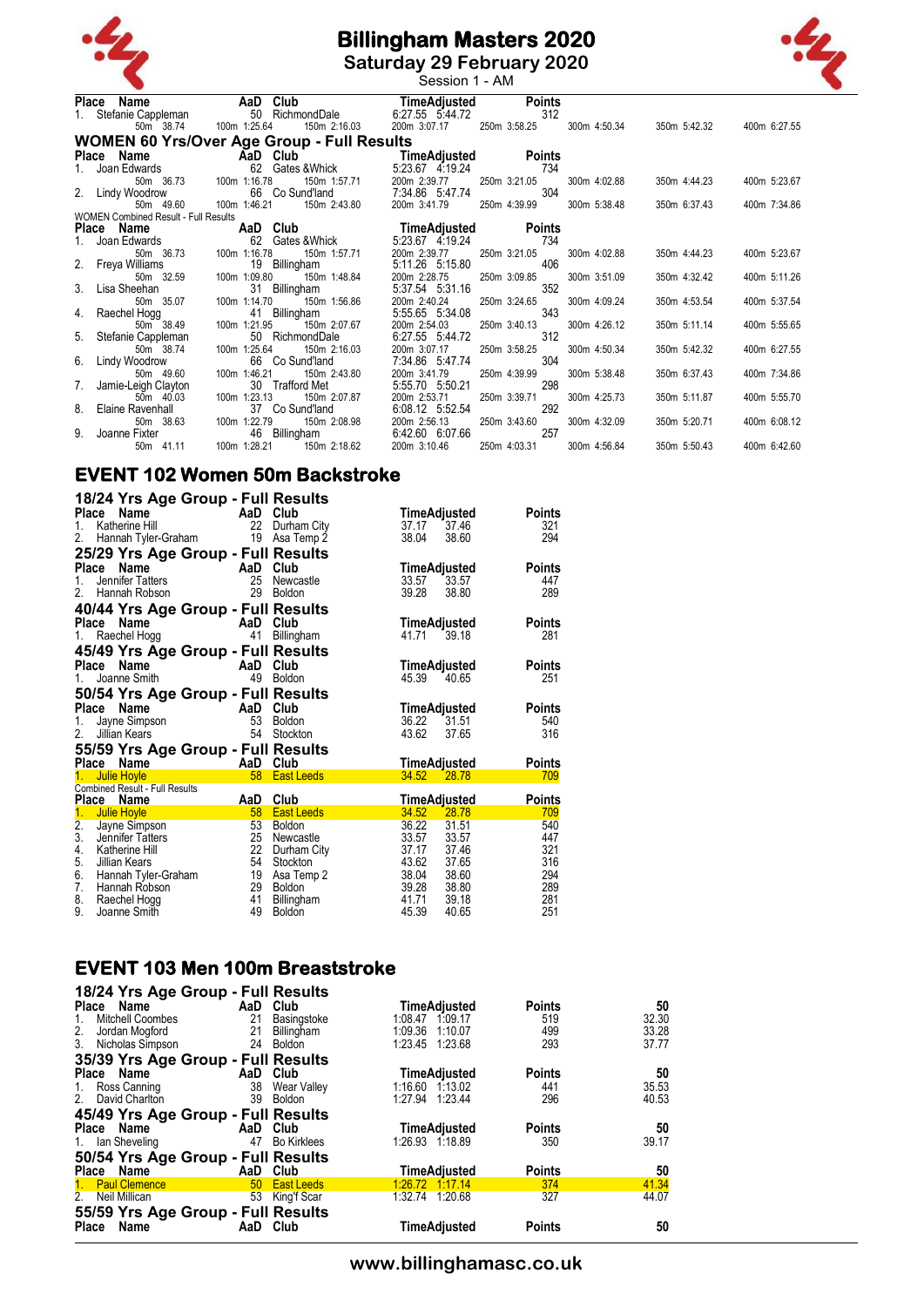

**Saturday 29 February 2020** Session 1 - AM



| 1. Andrew McDonald                                                          |          | 55 Co Sund'land                                                                                                                                                                                                                      | 1:48.47 1:32.85                    | 214           | 50.97          |         |            |
|-----------------------------------------------------------------------------|----------|--------------------------------------------------------------------------------------------------------------------------------------------------------------------------------------------------------------------------------------|------------------------------------|---------------|----------------|---------|------------|
| 60 Yrs/Over Age Group - Full Results                                        |          |                                                                                                                                                                                                                                      |                                    |               |                |         |            |
| Place Name                                                                  |          | AaD Club                                                                                                                                                                                                                             | TimeAdjusted                       | <b>Points</b> | 50             |         |            |
| 1.<br><b>Brian Taylor</b>                                                   |          | 70 Adwick                                                                                                                                                                                                                            | 1:32.65 1:07.06                    | 570           | 43.72          |         |            |
| 2.<br>Peter Watts                                                           | 68       | Tynemouth                                                                                                                                                                                                                            | 1:46.55 1:19.35                    | 344           | 48.93          |         |            |
| 3.<br>Stephen Bowler                                                        |          | 60 Stockton                                                                                                                                                                                                                          | 1:49.27 1:29.35                    | 241           | 51.65          |         |            |
| 4.<br>Norman Stephenson                                                     |          | 76 Co Sund'land                                                                                                                                                                                                                      | 1:52.12 1:13.21                    | 438           | 54.33          |         |            |
| 5.<br>Alex Brown                                                            |          | 76 Blyth                                                                                                                                                                                                                             | 1:59.42 1:17.97                    | 362           | 56.43          |         |            |
| Combined Result - Full Results                                              |          |                                                                                                                                                                                                                                      |                                    |               |                |         |            |
| Place Name                                                                  |          | AaD Club                                                                                                                                                                                                                             | <b>TimeAdjusted</b>                | <b>Points</b> | 50             |         |            |
| 1.<br>Brian Taylor                                                          |          | 70 Adwick                                                                                                                                                                                                                            | 1:32.65 1:07.06                    | 570           | 43.72          |         |            |
| 2.<br>Mitchell Coombes                                                      | 21       | Basingstoke                                                                                                                                                                                                                          | 1:08.47 1:09.17                    | 519           | 32.30          |         |            |
| 3.<br>Jordan Mogford                                                        | 21       | Billingham                                                                                                                                                                                                                           | 1:09.36 1:10.07                    | 499           | 33.28          |         |            |
| 4. Ross Canning                                                             |          | 38 Wear Valley                                                                                                                                                                                                                       | 1:16.60 1:13.02                    | 441           | 35.53          |         |            |
| $\frac{5}{6}$<br>Norman Stephenson                                          |          | 76 Co Sund'land                                                                                                                                                                                                                      | 1:52.12 1:13.21                    | 438           | 54.33          |         |            |
| <b>Paul Clemence</b>                                                        |          | 50 East Leeds                                                                                                                                                                                                                        | 1:26.72 1:17.14                    | 374           | 41.34          |         |            |
| 7. Alex Brown                                                               |          | 76 Blyth                                                                                                                                                                                                                             | 1:59.42 1:17.97                    | 362           | 56.43          |         |            |
| 8.<br>lan Sheveling                                                         |          | 47 Bo Kirklees                                                                                                                                                                                                                       | 1:26.93 1:18.89                    | 350           | 39.17          |         |            |
| 9.<br><b>Peter Watts</b>                                                    |          | 68 Tynemouth                                                                                                                                                                                                                         | 1:46.55 1:19.35                    | 344           | 48.93          |         |            |
| 10. Neil Millican                                                           |          | 53 King'f Scar                                                                                                                                                                                                                       | 1:32.74 1:20.68                    | 327           | 44.07          |         |            |
| 11. David Charlton                                                          |          | 39 Boldon                                                                                                                                                                                                                            | 1:27.94 1:23.44                    | 296           | 40.53          |         |            |
| 12. Nicholas Simpson                                                        |          | 24 Boldon<br>60 Stockton                                                                                                                                                                                                             | 1:23.45 1:23.68<br>1:49.27 1:29.35 | 293<br>241    | 37.77<br>51.65 |         |            |
| 13. Stephen Bowler<br>14. Andrew McDonald                                   |          | 55 Co Sund'land                                                                                                                                                                                                                      | 1:48.47 1:32.85                    | 214           | 50.97          |         |            |
|                                                                             |          |                                                                                                                                                                                                                                      |                                    |               |                |         |            |
| EVENT 104 Women 200m IM<br>18/24 Yrs Age Group - Full Results<br>Place Name |          | AaD Club                                                                                                                                                                                                                             | <b>TimeAdjusted</b>                | <b>Points</b> | 50             | 100     | 150        |
| 1. Hayley Briggs                                                            |          | 20 Billingham                                                                                                                                                                                                                        | 2:36.27 2:38.22                    | 456           | 33.40          | 1:10.05 | 1:59.97    |
| 2. Gabrielle Burdess                                                        |          | 22 Durham City                                                                                                                                                                                                                       | 2:53.37 2:54.73                    | 339           | 36.73          | 1:21.20 | 2:12.07    |
|                                                                             |          |                                                                                                                                                                                                                                      |                                    |               |                |         |            |
| 25/29 Yrs Age Group - Full Results                                          |          |                                                                                                                                                                                                                                      |                                    |               |                |         |            |
| Place Name                                                                  |          | AaD Club                                                                                                                                                                                                                             | TimeAdjusted                       | <b>Points</b> | 50             | 100     | 150        |
| 1. Amii Turnbull                                                            |          | 26 Co Sund'land                                                                                                                                                                                                                      | 2:41.47 2:41.01                    | 433           | 32.97          | 1:14.43 | 2:02.60    |
| 35/39 Yrs Age Group - Full Results                                          |          |                                                                                                                                                                                                                                      |                                    |               |                |         |            |
| Place Name                                                                  |          | AaD Club                                                                                                                                                                                                                             | TimeAdjusted                       | <b>Points</b> | 50             | 100     | 150        |
| 1. Lorraine Riddle                                                          |          | 36 Billingham                                                                                                                                                                                                                        | 3:09.60 3:02.38                    | 298           | 41.52          | 1:27.10 | 2:25.64    |
| 40/44 Yrs Age Group - Full Results                                          |          |                                                                                                                                                                                                                                      |                                    |               |                |         |            |
| Place Name                                                                  |          | AaD Club                                                                                                                                                                                                                             | TimeAdjusted                       | <b>Points</b> | 50             | 100     | 150        |
| 1. Erzsebet Kiss                                                            |          | 44 Etwall                                                                                                                                                                                                                            | 3:11.59 2.57.05                    | 326           | 39.46          | 1:27.79 | 2:26.79    |
| 60 Yrs/Over Age Group - Full Results                                        |          |                                                                                                                                                                                                                                      |                                    |               |                |         |            |
| Place Name<br><b>Example 2</b> AaD Club                                     |          |                                                                                                                                                                                                                                      | <b>TimeAdjusted</b>                | <b>Points</b> | 50             | 100     | <u>150</u> |
| 1. Noreen Edery                                                             |          | <b>Example 19 Contract Contract Contract Contract Contract Contract Contract Contract Contract Contract Contract Contract Contract Contract Contract Contract Contract Contract Contract Contract Contract Contract Contract Con</b> | $3:34.77*2.37.73$                  | 461           | 48.53          | 1:42.39 | 2:42.52    |
| <b>Combined Result - Full Results</b>                                       |          |                                                                                                                                                                                                                                      |                                    |               |                |         |            |
| Place Name                                                                  | AaD Club |                                                                                                                                                                                                                                      | <b>TimeAdjusted</b>                | <b>Points</b> | 50             | 100     | <u>150</u> |
| 1. Noreen Edery 69 East Leeds                                               |          |                                                                                                                                                                                                                                      | 3:34.77 2:37.73                    | 461           | 48.53          | 1:42.39 | 2:42.52    |
| 2.<br><b>Hayley Briggs</b>                                                  |          | 20 Billingham                                                                                                                                                                                                                        | 2:36.27 2:38.22                    | 456           | 33.40          | 1:10.05 | 1:59.97    |
| 3.<br>Amii Turnbull                                                         |          | 26 Co Sund'land                                                                                                                                                                                                                      | 2:41.47 2:41.01                    | 433           | 32.97          | 1:14.43 | 2:02.60    |
| 4.<br>Gabrielle Burdess                                                     |          | 22 Durham City                                                                                                                                                                                                                       | 2:53.37 2:54.73                    | 339           | 36.73          | 1:21.20 | 2:12.07    |
| 5.<br>Erzsebet Kiss                                                         |          | 44 Etwall                                                                                                                                                                                                                            | 3:11.59 2:57.05                    | 326           | 39.46          | 1:27.79 | 2:26.79    |
| 6.<br>Lorraine Riddle                                                       |          | 36 Billingham                                                                                                                                                                                                                        | 3:09.60 3:02.38                    | 298           | 41.52          | 1:27.10 | 2:25.64    |
|                                                                             |          |                                                                                                                                                                                                                                      |                                    |               |                |         |            |
| EVENIT ARE Man ERm Buttarfly                                                |          |                                                                                                                                                                                                                                      |                                    |               |                |         |            |

### **EVENT 105 Men 50m Butterfly**

| 18/24 Yrs Age Group - Full Results<br>Name<br>Place | AaD | Club                |             | TimeAdjusted        | Points        |
|-----------------------------------------------------|-----|---------------------|-------------|---------------------|---------------|
| Nicholas Gowland<br>$1_{-}$                         | 24  | Billingham          | 27.89       | 27.97               | 470           |
| 2.<br>David Barnett                                 | 18  | Durham City         | 28.69       | 29.17               | 414           |
| Jonathan Stones                                     | 18  | Durham City         | DQ 3        |                     |               |
| 25/29 Yrs Age Group - Full Results                  |     |                     |             |                     |               |
| Place<br>Name                                       | AaD | Club                |             | <b>TimeAdjusted</b> | <b>Points</b> |
| Gareth Allen<br>1.                                  | 28  | Billingham          | 28.17       | 27.92               | 472           |
| 2.<br>Conor Crozier                                 | 28  | Co Sund'land        | 28.98       | 28.72               | 434           |
| 3. Anthony Simpson                                  | 27  | <b>Boldon</b>       | 29.64 29.47 |                     | 402           |
| Michael Cummings<br>4.                              | 29  | Stockton            | 31.43       | 31.05               | 343           |
| 35/39 Yrs Age Group - Full Results                  |     |                     |             |                     |               |
| Place Name                                          | AaD | Club                |             | TimeAdjusted        | <b>Points</b> |
| 1. Tony Boyle                                       | 37  | <b>Balfron Barr</b> | 36.65       | 35.10               | 237           |
| 40/44 Yrs Age Group - Full Results                  |     |                     |             |                     |               |
| Place Name                                          | AaD | Club                |             | TimeAdjusted        | <b>Points</b> |
| 1. Ian Taylor                                       | 44  | Darlington M        | 31.85       | 29.43               | 403           |
| 45/49 Yrs Age Group - Full Results                  |     |                     |             |                     |               |
| Name<br>Place                                       | AaD | Club                |             | TimeAdjusted        | <b>Points</b> |
| Robert Wood<br>$1_{\cdot}$                          | 48  | Darlington M        | 29.05       | 26.19               | 572           |
| 55/59 Yrs Age Group - Full Results                  |     |                     |             |                     |               |
| Name<br>Place                                       | AaD | Club                |             | <b>TimeAdjusted</b> | <b>Points</b> |
| Tony Day<br>1.                                      | 55  | Darlington M        | 29.60       | 25.34               | 632           |
| 2.<br>Steven Brewer                                 | 56  | York City           | 38.64       | 32.80               | 291           |

#### **60 Yrs/Over Age Group - Full Results**

| <b>Place</b> | Name                 | AaD Club        | TimeAdjusted   | <b>Points</b> |
|--------------|----------------------|-----------------|----------------|---------------|
|              | 1. Graeme Shutt      | 71 Co Sund'land | 48.36 34.47    | 251           |
|              | 2. Norman Stephenson | 76 Co Sund'land | 31.91<br>48.87 | 316           |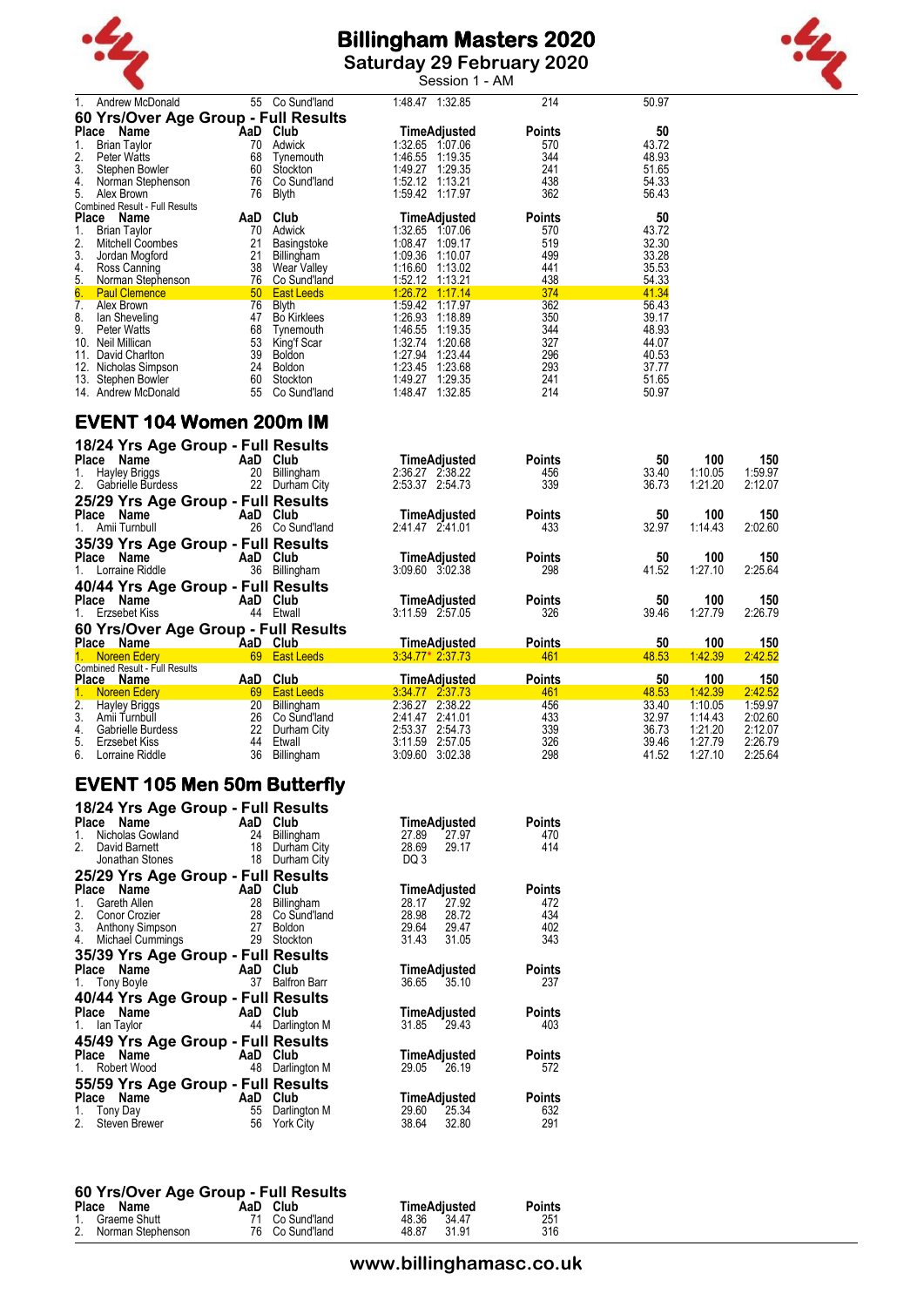



**Saturday 29 February 2020** Session 1 - AM

| 3.    | lan Longster                   | 62  | Billingham          | 50.04 | 40.08        | 159           |
|-------|--------------------------------|-----|---------------------|-------|--------------|---------------|
|       | Combined Result - Full Results |     |                     |       |              |               |
| Place | Name                           | AaD | Club                |       | TimeAdjusted | <b>Points</b> |
|       | Tony Day                       | 55  | Darlington M        | 29.60 | 25.34        | 632           |
| 2.    | Robert Wood                    | 48  | Darlington M        | 29.05 | 26.19        | 572           |
| 3.    | Gareth Allen                   | 28  | Billingham          | 28.17 | 27.92        | 472           |
| 4.    | Nicholas Gowland               | 24  | Billingham          | 27.89 | 27.97        | 470           |
| 5.    | Conor Crozier                  | 28  | Co Sund'land        | 28.98 | 28.72        | 434           |
| 6.    | David Barnett                  | 18  | Durham City         | 28.69 | 29.17        | 414           |
| 7.    | lan Taylor                     | 44  | Darlington M        | 31.85 | 29.43        | 403           |
| 8.    | Anthony Simpson                | 27  | <b>Boldon</b>       | 29.64 | 29.47        | 402           |
| 9.    | Michael Cummings               | 29  | Stockton            | 31.43 | 31.05        | 343           |
| 10.   | Norman Stephenson              | 76  | Co Sund'land        | 48.87 | 31.91        | 316           |
| 11.   | Steven Brewer                  | 56  | York City           | 38.64 | 32.80        | 291           |
| 12.   | Graeme Shutt                   | 71  | Co Sund'land        | 48.36 | 34.47        | 251           |
| 13.   | Tony Boyle                     | 37  | <b>Balfron Barr</b> | 36.65 | 35.10        | 237           |
| 14.   | lan Longster                   | 62  | Billingham          | 50.04 | 40.08        | 159           |

# **EVENT 106 Men/Women 200m Backstroke**

| <b>MEN 60 Yrs/Over Age Group - Full Results</b> |     |              |                 |                     |               |       |         |         |
|-------------------------------------------------|-----|--------------|-----------------|---------------------|---------------|-------|---------|---------|
| Name<br><b>Place</b>                            |     | AaD Club     |                 | <b>TimeAdjusted</b> | <b>Points</b> | 50    | 100     | 150     |
| 1. Carl Butler                                  | 76  | RichmondDale | 4:11.40 2:44.15 |                     | 266           | 56.61 | 1:58.58 | 3:04.97 |
| <b>MEN Combined Result - Full Results</b>       |     |              |                 |                     |               |       |         |         |
| Place Name                                      | AaD | Club         |                 | <b>TimeAdjusted</b> | <b>Points</b> | 50    | 100     | 150     |
| 1. Carl Butler                                  | 76  | RichmondDale | 4:11.40 2:44.15 |                     | 266           | 56.61 | 1:58.58 | 3:04.97 |
| <b>WOMEN 18/24 Yrs Age Group - Full Results</b> |     |              |                 |                     |               |       |         |         |
| Place Name                                      |     | AaD Club     |                 | TimeAdjusted        | <b>Points</b> | 50    | 100     | 150     |
| Katherine Hill<br>1.                            | 22  | Durham City  | 2:51.79 2:53.13 |                     | 326           | 40.78 | 1:24.52 | 2:08.77 |
| <b>Hayley Briggs</b>                            | 20  | Billingham   | DQ 4            |                     |               |       |         |         |
| <b>WOMEN 35/39 Yrs Age Group - Full Results</b> |     |              |                 |                     |               |       |         |         |
| Place Name                                      |     | AaD Club     |                 | <b>TimeAdjusted</b> | <b>Points</b> | 50    | 100     | 150     |
| 1. Lorraine Riddle                              | 36  | Billingham   | 3:00.37 2:53.50 |                     | 324           | 41.45 | 1:27.07 | 2:14.01 |
| <b>WOMEN 50/54 Yrs Age Group - Full Results</b> |     |              |                 |                     |               |       |         |         |
| Name<br>Place                                   |     | AaD Club     |                 | TimeAdjusted        | <b>Points</b> | 50    | 100     | 150     |
| Jayne Simpson<br>1.                             | 53  | Boldon       | 3:09.97 2:45.26 |                     | 375           | 42.29 | 1:29.44 | 2:19.14 |
| <b>WOMEN Combined Result - Full Results</b>     |     |              |                 |                     |               |       |         |         |
| <b>Place</b><br>Name                            | AaD | Club         |                 | <b>TimeAdjusted</b> | <b>Points</b> | 50    | 100     | 150     |
| Jayne Simpson<br>1.                             | 53  | Boldon       | 3:09.97 2:45.26 |                     | 375           | 42.29 | 1:29.44 | 2:19.14 |
| 2. Katherine Hill                               | 22  | Durham City  | 2:51.79         | 2:53.13             | 326           | 40.78 | 1:24.52 | 2:08.77 |
| 3. Lorraine Riddle                              | 36  | Billingham   | 3:00.37 2:53.50 |                     | 324           | 41.45 | 1:27.07 | 2:14.01 |

### **EVENT 107 Women 100m Freestyle**

| 18/24 Yrs Age Group - Full Results               |          |                                 |                                    |               |                |
|--------------------------------------------------|----------|---------------------------------|------------------------------------|---------------|----------------|
| Place Name                                       | AaD Club |                                 | TimeAdjusted                       | <b>Points</b> | 50             |
| Freya Williams<br>1.                             | 19       | Billingham                      | 1:06.28 1:07.25                    | 417           | 31.23          |
| 2.<br>Amy Wilkinson                              |          | 18 Harrogate DC                 | 1:11.32 1:12.51                    | 332           | 33.64          |
| 25/29 Yrs Age Group - Full Results               |          |                                 |                                    |               |                |
| Place Name                                       | AaD Club |                                 | <b>TimeAdjusted</b>                | <b>Points</b> | 50             |
| 1.<br>Jennifer Tatters                           |          | 25 Newcastle                    | 1:02.50 1:02.50                    | 519           | 30.21          |
| 30/34 Yrs Age Group - Full Results               |          |                                 |                                    |               |                |
| <b>Place</b><br>Name                             | AaD      | Club                            | TimeAdjusted                       | <b>Points</b> | 50             |
| Lisa Sheehan<br>1.                               | 31       | Billingham                      | 1:11.66 1.10.31                    | 365           | 34.04          |
| 2.<br>Jamie-Leigh Clayton                        |          | 30 Trafford Met                 | 1:14.46 1:13.31                    | 322           | 36.68          |
| 35/39 Yrs Age Group - Full Results               |          |                                 |                                    |               |                |
| Place<br>Name                                    | AaD      | Club                            | <b>TimeAdjusted</b>                | <b>Points</b> | 50             |
| Elaine Ravenhall<br>1.                           |          | 37 Co Sund'land                 | 1:19.90 1:16.52                    | 283           | 37.71          |
| 40/44 Yrs Age Group - Full Results               |          |                                 |                                    |               |                |
| Place Name                                       | AaD      | Club                            | <b>TimeAdjusted</b>                | <b>Points</b> | 50             |
| 1.<br>Raechel Hogg                               | 41       | Billingham                      |                                    | 397           | 34.78          |
| 2.<br>Erzsebet Kiss                              |          | 44 Etwall                       | 1:16.73 1:10.91                    | 355           | 35.45          |
| 50/54 Yrs Age Group - Full Results               |          |                                 |                                    |               |                |
| Place<br>Name                                    | AaD Club |                                 | TimeAdjusted                       | <b>Points</b> | 50             |
| Jillian Kears<br>1.                              |          | 54 Stockton                     | 1:19.39 1:08.52                    | 394           | 38.25          |
|                                                  |          |                                 |                                    |               |                |
| 55/59 Yrs Age Group - Full Results<br>Place Name | AaD Club |                                 |                                    | <b>Points</b> |                |
| 1.                                               |          |                                 | TimeAdjusted<br>1:13.60 1:00.78    | 565           | 50<br>35.70    |
| Jane Teague                                      |          | 59 Darlington                   |                                    |               |                |
| 60 Yrs/Over Age Group - Full Results             |          |                                 |                                    |               |                |
| Place<br>Name                                    | AaD Club |                                 | TimeAdjusted                       | <b>Points</b> | 50             |
| 1.<br>Joan Edwards<br>2.<br>Lindy Woodrow        | 62<br>66 | Gates & Whick<br>Co Sund'land   | 1:15.50 1:00.47<br>1:47.54 1:22.22 | 573<br>228    | 36.31<br>50.19 |
|                                                  |          |                                 |                                    |               |                |
| <b>Combined Result - Full Results</b>            |          |                                 |                                    |               |                |
| Place Name                                       | AaD Club |                                 | <b>TimeAdjusted</b>                | <b>Points</b> | 50             |
| $\mathbf{1}$ .<br>Joan Edwards                   | 62       | Gates & Whick                   | 1:15.50 1:00.47                    | 573           | 36.31          |
| 2.<br>Jane Teague                                | 59       | Darlington                      | 1:13.60 1:00.78                    | 565           | 35.70          |
| 3.<br>Jennifer Tatters                           | 25       | Newcastle                       | 1:02.50 1:02.50                    | 519           | 30.21          |
| 4. Freya Williams                                | 19       | Billingham                      | 1:06.28 1:07.25                    | 417           | 31.23          |
| 5.<br>Raechel Hogg                               | 41       | Billingham                      | 1:12.78 1:08.37                    | 397           | 34.78          |
| 6.<br>Jillian Kears                              | 54       | Stockton                        | 1:19.39 1:08.52                    | 394           | 38.25          |
| 7.<br>Lisa Sheehan                               | 31       | <b>Billingham</b>               | 1:11.66 1:10.31                    | 365           | 34.04          |
| 8.<br>Erzsebet Kiss                              |          | 44 Etwall                       | 1:16.73 1:10.91                    | 355           | 35.45          |
| 9.<br>Amy Wilkinson                              | 30       | 18 Harrogate DC<br>Trafford Met | 1:11.32 1:12.51<br>1:14.46 1:13.31 | 332<br>322    | 33.64<br>36.68 |
| 10. Jamie-Leigh Clayton                          |          |                                 |                                    |               |                |
|                                                  |          |                                 |                                    |               |                |
| 11. Elaine Ravenhall<br>12. Lindy Woodrow        | 37<br>66 | Co Sund'land<br>Co Sund'land    | 1:19.90 1:16.52<br>1:47.54 1:22.22 | 283<br>228    | 37.71<br>50.19 |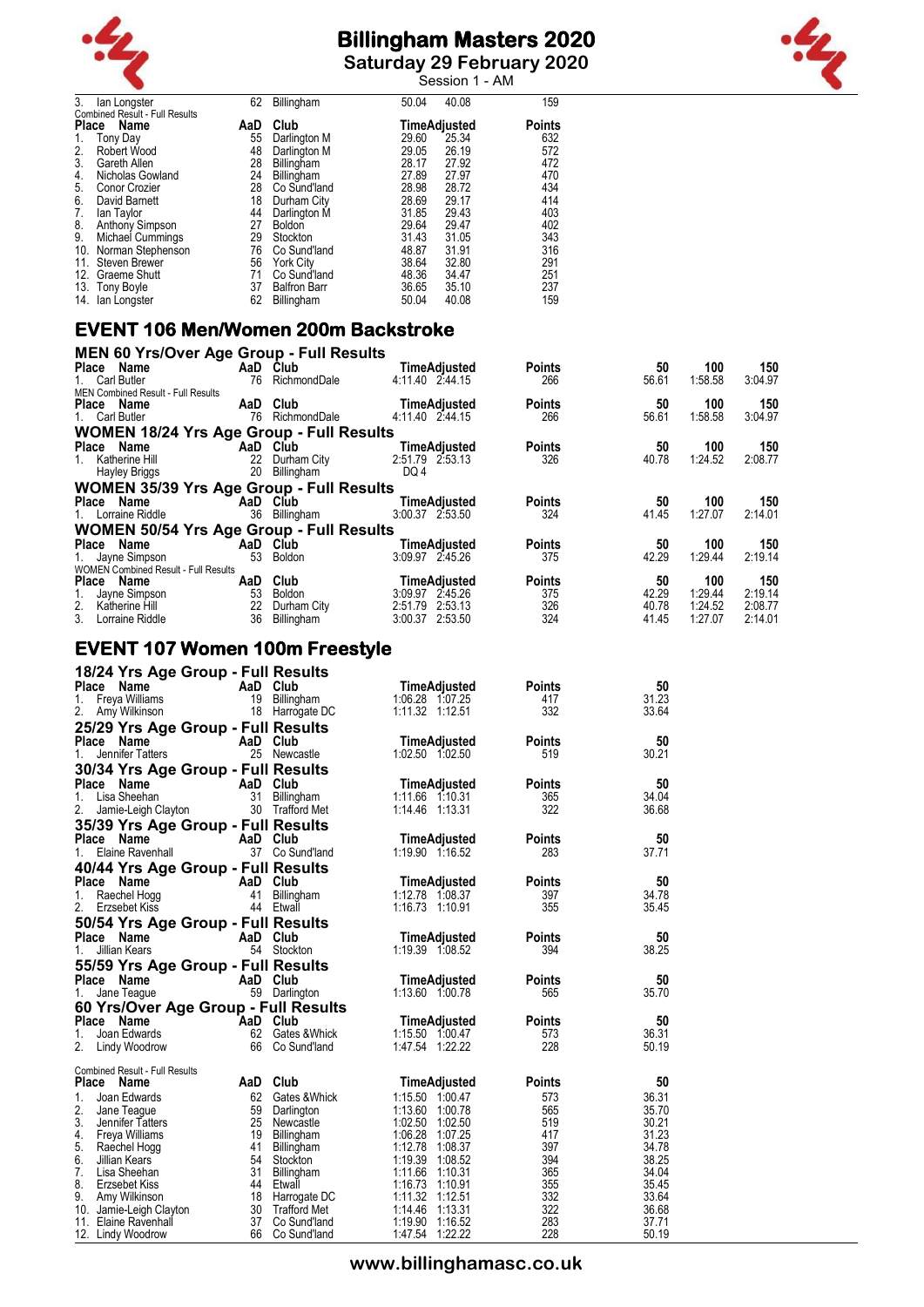

**Saturday 29 February 2020**

Session 1 - AM

### **EVENT 108 Men 50m Freestyle**

|              | 18/24 Yrs Age Group - Full Results                                                                                                                                                                                             |                                                    |                                              |                                                                   |                   |
|--------------|--------------------------------------------------------------------------------------------------------------------------------------------------------------------------------------------------------------------------------|----------------------------------------------------|----------------------------------------------|-------------------------------------------------------------------|-------------------|
| Place        | 124 The Chapter Control Control Control Control Control Control Control Control Control Control Control Control Control Control Control Control Control Control Control Control Control Control Control Control Control Contro |                                                    |                                              | TimeAdjusted                                                      | Points            |
| 1.           |                                                                                                                                                                                                                                |                                                    |                                              | 26.58<br>26.31                                                    | 442<br>441        |
| 2.<br>3.     |                                                                                                                                                                                                                                |                                                    |                                              | 20.01<br>26.53<br>27.22<br>27.74<br>27.97<br>26.60<br>27.29       | 409               |
| 4.           |                                                                                                                                                                                                                                |                                                    |                                              | 28.20                                                             | 370               |
| 5.           |                                                                                                                                                                                                                                |                                                    |                                              | 27.97<br>28.43                                                    | 361               |
|              | 25/29 Yrs Age Group - Full Results                                                                                                                                                                                             |                                                    |                                              |                                                                   |                   |
| Place        |                                                                                                                                                                                                                                |                                                    |                                              | TimeAdjusted                                                      | <b>Points</b>     |
| 1.           |                                                                                                                                                                                                                                |                                                    | Stokesley                                    | 25.86                                                             | 480               |
| 2.<br>3.     |                                                                                                                                                                                                                                |                                                    | Newcastle<br>Billingham                      | 25.71<br>26.79                                                    | 489<br>432        |
|              | 4. Conor Crozier                                                                                                                                                                                                               |                                                    | Co Sund'land                                 | 26.84                                                             | 430               |
| 5.           |                                                                                                                                                                                                                                |                                                    |                                              | 27.32                                                             | 407               |
| 6.           | Comparison and Club<br>Luke Richardson<br>AaD Club<br>Luke Richardson<br>Gareth Allen<br>Conor Crozier 28 Co Sund<br>Anthony Simpson<br>Michael Cummings 27 Boldon<br>Michael Cummings 29 Stockton                             |                                                    |                                              | <b>Tim.</b><br>26.01<br>26.02<br>27.08<br>27.48<br>30.61<br>30.24 | 300               |
|              | 30/34 Yrs Age Group - Full Results                                                                                                                                                                                             |                                                    |                                              |                                                                   |                   |
|              | Place Name                                                                                                                                                                                                                     | AaD Club<br>31 Darlin<br>32 Darlin                 |                                              | TimeAdjusted                                                      | Points            |
| 1.<br>2.     | lain Hodgson<br>Paul Love                                                                                                                                                                                                      |                                                    | Darlington                                   | 25.81<br>25.32<br>27.79<br>27.17                                  | 512<br>414        |
|              |                                                                                                                                                                                                                                |                                                    | 32 Darlington M                              |                                                                   |                   |
| <b>Place</b> | 35/39 Yrs Age Group - Full Results                                                                                                                                                                                             |                                                    |                                              | TimeAdjusted                                                      | <b>Points</b>     |
| 1.           |                                                                                                                                                                                                                                |                                                    | Boldon                                       | 28.71<br>27.62                                                    | 394               |
| 2.           |                                                                                                                                                                                                                                |                                                    | <b>Balfron Barr</b>                          | 30.87                                                             | 321               |
| 3.           | CHE <b>Name</b><br>Craham Kennedy<br>Craham Kennedy<br>Tony Boyle<br>David Charlton<br>David Charlton<br>29 Roldon<br>39 Roldon                                                                                                |                                                    | 39 Boldon                                    | 29.56<br>31.50<br>33.20                                           | 266               |
|              |                                                                                                                                                                                                                                |                                                    |                                              |                                                                   |                   |
|              |                                                                                                                                                                                                                                |                                                    |                                              |                                                                   |                   |
|              | Place Name                                                                                                                                                                                                                     | 40/44 Yrs Age Group - Full Results                 |                                              | TimeAdjusted                                                      | <b>Points</b>     |
| 1.           | lan Taylor                                                                                                                                                                                                                     | $\overline{AB}$ Club                               | 44 Darlington M                              | 28.57<br>26.40                                                    | 451               |
|              | 45/49 Yrs Age Group - Full Results                                                                                                                                                                                             |                                                    |                                              |                                                                   |                   |
|              | Place Name                                                                                                                                                                                                                     |                                                    |                                              | TimeAdjusted                                                      | <b>Points</b>     |
| 1.           |                                                                                                                                                                                                                                |                                                    | Darlington M                                 | 26.55<br>23.94                                                    | 606               |
| 2.<br>3.     |                                                                                                                                                                                                                                |                                                    | <b>Bo Kirklees</b>                           | 31.43<br>28.52<br>33.13<br>30.44                                  | 358<br>294        |
|              | Compared to the Manusov of Anti-<br>Robert Wood 48 Darlington<br>Ian Sheveling 47 Bo Kirklees<br>Christopher Williams 45 Billingham                                                                                            |                                                    |                                              |                                                                   |                   |
|              | 50/54 Yrs Age Group - Full Results                                                                                                                                                                                             |                                                    |                                              | TimeAdjusted                                                      | Points            |
|              |                                                                                                                                                                                                                                |                                                    | 50 East Leeds                                | $24.74*$<br>22.01                                                 | 779               |
|              |                                                                                                                                                                                                                                |                                                    |                                              | 29.44<br>25.41                                                    | 506               |
|              |                                                                                                                                                                                                                                |                                                    |                                              |                                                                   |                   |
|              |                                                                                                                                                                                                                                |                                                    |                                              | TimeAdjusted                                                      | <b>Points</b>     |
|              |                                                                                                                                                                                                                                |                                                    | Darlington M                                 | 27.55<br>31.03                                                    | 634<br>480        |
|              |                                                                                                                                                                                                                                |                                                    |                                              | 32.31                                                             | 403               |
|              |                                                                                                                                                                                                                                |                                                    | 55 Co Sund'land                              | 23.58<br>25.87<br>27.42<br>29.75<br>34.76                         | 315               |
|              | <b>55/59 Yrs Age Group - Full Results<br/> Place Name AaD Club<br/> 1. Tony Day 55 Darlington M<br/> 2. Paul Tallentire 58 Carlisle Aq<br/> 3. Steven Brewer 56 York City<br/> 4. Andrew McDonald 55 Co Sund'land</b>          |                                                    | 60 Yrs/Over Age Group - Full Results         |                                                                   |                   |
|              | Place Name                                                                                                                                                                                                                     |                                                    |                                              |                                                                   | <b>Points</b>     |
| 1.           | Peter French                                                                                                                                                                                                                   |                                                    | Newcastle                                    | $Time$ Adjusted<br>32.17<br>25.77                                 | 485               |
| 2.           | Colin Gerrard                                                                                                                                                                                                                  |                                                    | RichmondDale<br>Blyth                        | 34.97<br>24.13                                                    | 591               |
| 3.<br>4.     | Alex Brown<br>lan Longster                                                                                                                                                                                                     | AaD Club<br>AaD Club<br>62 Newca<br>73 Richm<br>62 | Blyth<br>$\frac{37.49}{40.93}$<br>Billingham | 24.48<br>32.78                                                    | 566<br>236<br>217 |

|          | ombined Result - Full Results<br>Place Name | AaD | Club              |       | <b>TimeAdjusted</b> | <b>Points</b> |
|----------|---------------------------------------------|-----|-------------------|-------|---------------------|---------------|
|          | <b>Paul Clemence</b>                        | 50  | <b>East Leeds</b> | 24.74 | 22.01               | 779           |
| 1.<br>2. | Tony Day                                    | 55  | Darlington M      | 27.55 | 23.58               | 634           |
| 3.       | Robert Wood                                 | 48  | Darlington M      | 26.55 | 23.94               | 606           |
| 4.       | <b>Colin Gerrard</b>                        | 73  | RichmondDale      | 34.97 | 24.13               | 591           |
| 5.       | Alex Brown                                  | 76  | <b>Blyth</b>      | 37.49 | 24.48               | 566           |
| 6.       | lain Hodgson                                | 31  | Darlington        | 25.81 | 25.32               | 512           |
| 7.       | <b>Stuart Hoyle</b>                         | 54  | <b>East Leeds</b> | 29.44 | 25.41               | 506           |
| 8.       | Adam Shaw                                   | 29  | Newcastle         | 26.02 | 25.71               | 489           |
| 9.       | Peter French                                | 62  | Newcastle         | 32.17 | 25.77               | 485           |
| 10.      | Luke Richardson                             | 27  | Stokesley         | 26.01 | 25.86               | 480           |
| 11.      | <b>Paul Tallentire</b>                      | 58  | Carlisle Ag       | 31.03 | 25.87               | 480           |
| 12.      | lan Taylor                                  | 44  | Darlington M      | 28.57 | 26.40               | 451           |
| 13.      | Jordan Mogford                              | 21  | Billingham        | 26.31 | 26.58               | 442           |
| 14.      | Nicholas Simpson                            | 24  | <b>Boldon</b>     | 26.53 | 26.60               | 441           |
| 15.      | Gareth Allen                                | 28  | Billingham        | 27.03 | 26.79               | 432           |
| 16.      | Conor Crozier                               | 28  | Co Sund'land      | 27.08 | 26.84               | 430           |
|          | 17. Paul Love                               | 32  | Darlington M      | 27.79 | 27.17               | 414           |
| 18.      | Nicholas Gowland                            | 24  | Billingham        | 27.22 | 27.29               | 409           |
| 19.      | Anthony Simpson                             | 27  | <b>Boldon</b>     | 27.48 | 27.32               | 407           |
| 20.      | Steven Brewer                               | 56  | <b>York City</b>  | 32.31 | 27.42               | 403           |
| 21.      | Graham Kennedy                              | 36  | <b>Boldon</b>     | 28.71 | 27.62               | 394           |
|          | 22. David Barnett                           | 18  | Durham City       | 27.74 | 28.20               | 370           |

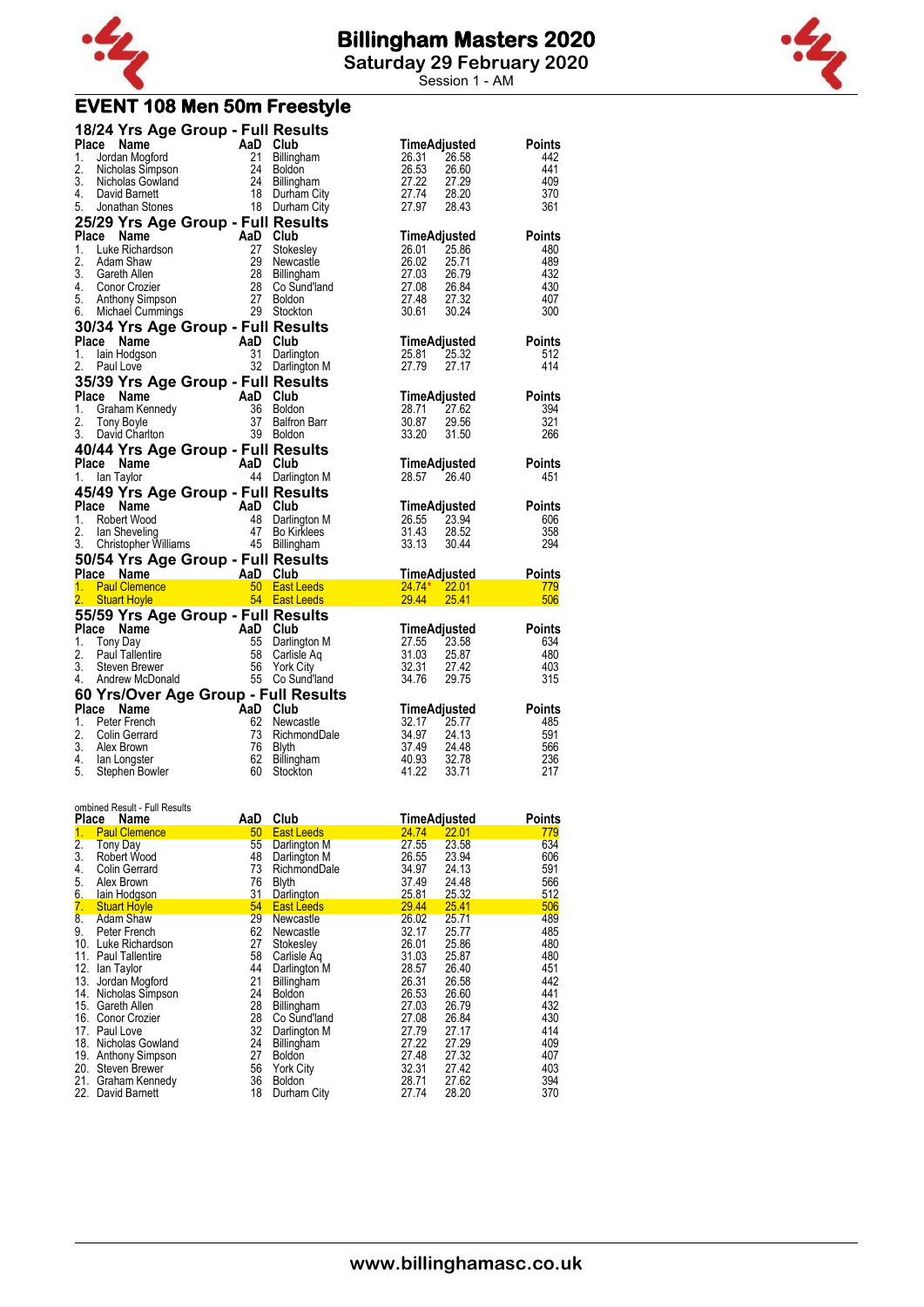

**Saturday 29 February 2020**



|                                        |          |                                        |                | Session 1 - AM |            |
|----------------------------------------|----------|----------------------------------------|----------------|----------------|------------|
| 23. Jonathan Stones                    | 18       | Durham City                            | 27.97          | 28.43          | 361        |
| 24. Ian Sheveling                      | 47       | Bo Kirklees                            | 31.43          | 28.52          | 358        |
| 25. Tony Boyle<br>26. Andrew McDonald  | 37       | <b>Balfron Barr</b><br>55 Co Sund'land | 30.87<br>34.76 | 29.56<br>29.75 | 321<br>315 |
| 27. Michael Cummings                   | 29       | Stockton                               | 30.61          | 30.24          | 300        |
| 28. Christopher Williams               | 45       | Billingham                             | 33.13          | 30.44          | 294        |
| 29. David Charlton                     | 39       | <b>Boldon</b>                          | 33.20          | 31.50          | 266        |
| 30. Ian Longster<br>31. Stephen Bowler | 62<br>60 | Billingham<br>Stockton                 | 40.93<br>41.22 | 32.78<br>33.71 | 236<br>217 |
|                                        |          |                                        |                |                |            |

### **EVENT 109 Women 100m Backstroke**

| 18/24 Yrs Age Group - Full Results    |                 |                   |                   |                     |               |       |
|---------------------------------------|-----------------|-------------------|-------------------|---------------------|---------------|-------|
| Name<br>Place                         | AaD             | Club              |                   | TimeAdjusted        | <b>Points</b> | 50    |
| Gabrielle Burdess<br>1.               | 22              | Durham City       | 1:20.30 1.20.93   |                     | 314           | 38.27 |
| 2.<br>Katherine Hill                  | 22              | Durham City       | 1:21.42           | 1:22.06             | 301           | 39.17 |
| 25/29 Yrs Age Group - Full Results    |                 |                   |                   |                     |               |       |
| Place<br>Name                         | AaD             | Club              |                   | TimeAdjusted        | <b>Points</b> | 50    |
| Jennifer Tatters<br>1.                | 25              | Newcastle         | 1:11.33 1:11.33   |                     | 459           | 34.94 |
| Amii Turnbull<br>2.                   | 26              | Co Sund'land      | 1:16.90 1:16.68   |                     | 369           | 36.25 |
| 35/39 Yrs Age Group - Full Results    |                 |                   |                   |                     |               |       |
| Place Name                            | AaD             | Club              |                   | TimeAdjusted        | <b>Points</b> | 50    |
| 1. Lorraine Riddle                    |                 | 36 Billingham     | 1:30.06 1:26.63   |                     | 256           | 43.15 |
| 40/44 Yrs Age Group - Full Results    |                 |                   |                   |                     |               |       |
| Place Name                            | AaD             | Club              |                   | TimeAdjusted        | <b>Points</b> | 50    |
| Erzsebet Kiss<br>1.                   | 44              | Etwall            | 1:32.01 1:25.03   |                     | 271           | 44.12 |
| 55/59 Yrs Age Group - Full Results    |                 |                   |                   |                     |               |       |
| Place Name                            | AaD Club        |                   |                   | <b>TimeAdjusted</b> | <b>Points</b> | 50    |
| <b>Julie Hoyle</b>                    | 58 <sup>°</sup> | <b>East Leeds</b> | $1:15.78$ 1:03.17 |                     | 661           | 36.78 |
| <b>Combined Result - Full Results</b> |                 |                   |                   |                     |               |       |
| Place Name                            | AaD             | Club              |                   | TimeAdjusted        | <b>Points</b> | 50    |
| <b>Julie Hoyle</b><br>$1_{-}$         | 58              | <b>East Leeds</b> | 1:15.78           | 1:03.17             | 661           | 36.78 |
| $\overline{2}$ .<br>Jennifer Tatters  | 25              | Newcastle         | 1:11.33           | 1:11.33             | 459           | 34.94 |
| 3.<br>Amii Turnbull                   | 26              | Co Sund'land      | 1:16.90           | 1:16.68             | 369           | 36.25 |
| Gabrielle Burdess<br>4.               | 22              | Durham City       | 1:20.30           | 1:20.93             | 314           | 38.27 |
| 5.<br>Katherine Hill                  | 22              | Durham City       | 1:21.42           | 1:22.06             | 301           | 39.17 |
| 6.<br>Erzsebet Kiss                   | 44              | Etwall            | 1:32.01           | 1:25.03             | 271           | 44.12 |
| 7.<br>Lorraine Riddle                 | 36              | Billingham        | 1:30.06           | 1:26.63             | 256           | 43.15 |

### **EVENT 110 Men 50m Breaststroke**

| 18/24 Yrs Age Group - Full Results<br><b>Name</b><br>Place   | AaD       | Club                                  | TimeAdjusted                                     | <b>Points</b>               |
|--------------------------------------------------------------|-----------|---------------------------------------|--------------------------------------------------|-----------------------------|
| Mitchell Coombes<br>1.<br>25/29 Yrs Age Group - Full Results | 21        | Basingstoke                           | 32.44<br>32.11                                   | 471                         |
| Place<br>Name<br>1.<br>Anthony Simpson                       | AaD Club  | 27 Boldon                             | TimeAdjusted<br>38.54<br>38.32                   | <b>Points</b><br>286        |
| 30/34 Yrs Age Group - Full Results                           |           |                                       |                                                  |                             |
| Place Name<br>1.<br>lain Hodgson<br>2.<br>Paul Love          | AaD<br>31 | Club<br>Darlington<br>32 Darlington M | TimeAdjusted<br>32.89<br>32.27<br>36.50<br>35.68 | <b>Points</b><br>479<br>354 |
| 35/39 Yrs Age Group - Full Results                           |           |                                       |                                                  |                             |
| Place<br>Name<br>Graham Kennedy<br>1.                        | AaD<br>36 | Club<br><b>Boldon</b>                 | TimeAdjusted<br>36.56<br>35.17                   | <b>Points</b><br>370        |
| 2.<br>David Charlton                                         |           | 39 Boldon                             | 40.38<br>38.31                                   | 286                         |
| 45/49 Yrs Age Group - Full Results                           |           |                                       |                                                  |                             |
| <b>Place</b><br>Name<br>1.                                   | AaD       | Club<br>47 Bo Kirklees                | TimeAdjusted                                     | <b>Points</b><br>382        |
| lan Sheveling<br>50/54 Yrs Age Group - Full Results          |           |                                       | 38.34 34.79                                      |                             |
| Place Name                                                   |           | AaD Club                              | TimeAdjusted                                     | <b>Points</b>               |
| Neil Millican<br>1.                                          | 53        | King'f Scar                           | 42.57<br>37.03                                   | 317                         |
| 55/59 Yrs Age Group - Full Results                           |           |                                       |                                                  |                             |
| Place<br>Name<br>1.<br>Steven Brewer                         | AaD<br>56 | Club<br><b>York City</b>              | TimeAdjusted<br>43.87<br>37.23                   | <b>Points</b><br>311        |
| 2.<br>Andrew McDonald                                        |           | 55 Co Sund'land                       | 47.24<br>40.44                                   | 243                         |
| 60 Yrs/Over Age Group - Full Results                         |           |                                       |                                                  |                             |
| Place Name                                                   | AaD       | Club                                  | <b>TimeAdjusted</b>                              | <b>Points</b>               |
| 1.<br><b>Brian Taylor</b><br>2.<br>John Forster              | 70<br>64  | Adwick<br>Asa Temp 2                  | 28.08<br>38.80<br>40.29<br>31.56                 | 727<br>512                  |
| 3.<br><b>Peter Watts</b>                                     | 68        | Tynemouth                             | 45.26<br>33.71                                   | 420                         |
| 4.<br>Norman Stephenson                                      |           | 76 Co Sund'land                       | 48.94<br>31.95                                   | 493                         |
| 5. Stephen Bowler<br>6.<br><b>Carl Butler</b>                | 76        | 60 Stockton<br>RichmondDale           | 49.80 40.72<br>53.14<br>34.70                    | 238<br>385                  |
| $7^{\circ}$<br>Alex Brown                                    | 76        | <b>Blyth</b>                          | 53.88<br>35.18                                   | 369                         |
|                                                              |           |                                       |                                                  |                             |
| Combined Result - Full Results<br>Place<br>Name              |           | AaD Club                              | <b>TimeAdjusted</b>                              | <b>Points</b>               |
| 1.<br><b>Brian Taylor</b>                                    |           | 70 Adwick                             | 38.80<br>28.08                                   | 727                         |
| 2.<br>John Forster                                           | 64<br>76  | Asa Temp 2<br>Co Sund'land            | 40.29<br>31.56<br>48.94<br>31.95                 | 512<br>493                  |
| 3. Norman Stephenson<br>4.<br>lain Hodgson                   | 31        | Darlington                            | 32.89<br>32.27                                   | 479                         |
| 5.<br>Mitchell Coombes                                       | 21        | <b>Basingstoke</b>                    | 32.11<br>32.44                                   | 471                         |
| 6.<br><b>Peter Watts</b><br>7.                               | 68<br>76  | Tynemouth                             | 45.26<br>33.71<br>53.14<br>34.70                 | 420<br>385                  |
| Carl Butler                                                  |           | RichmondDale                          |                                                  |                             |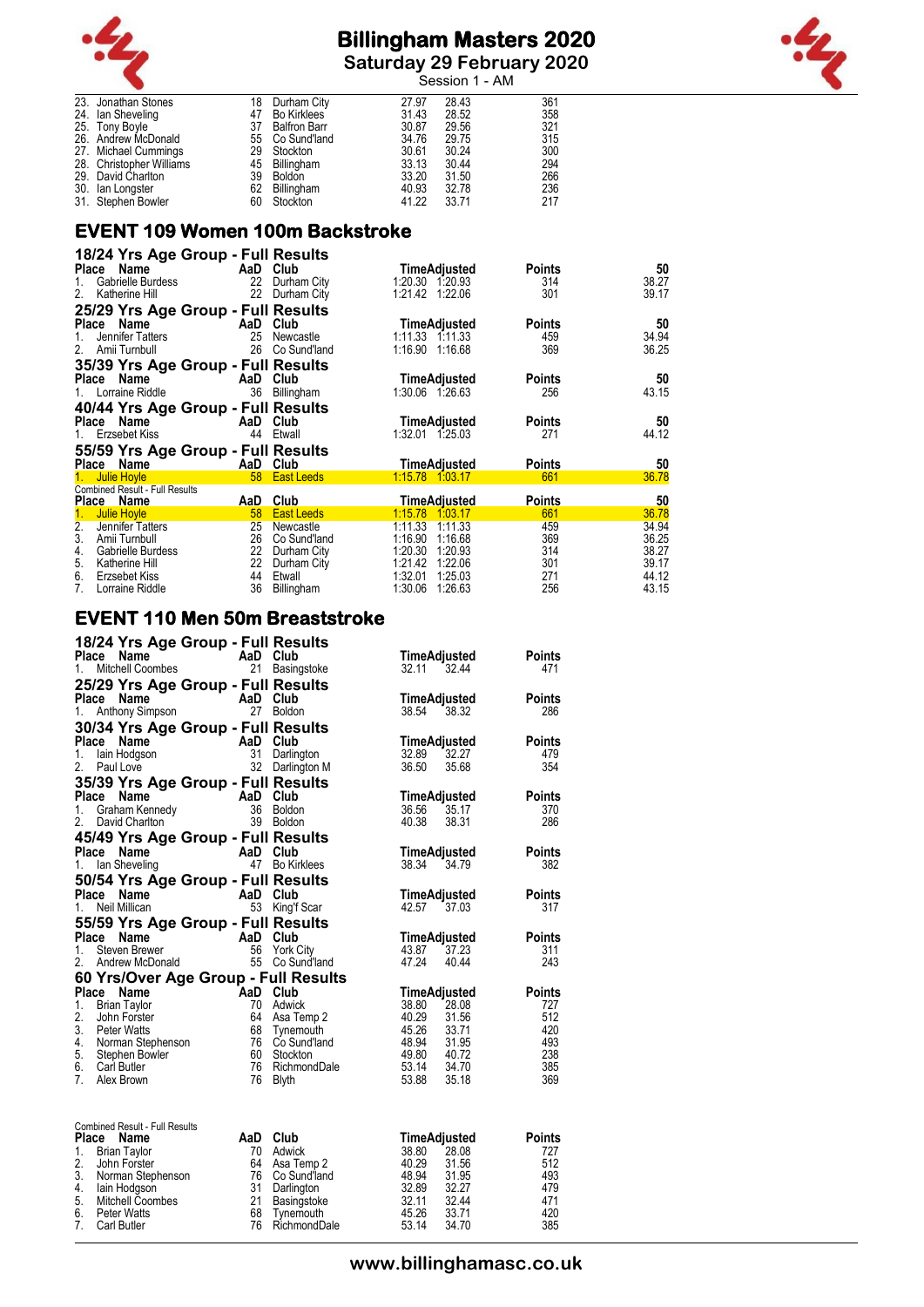

**Saturday 29 February 2020**



|    |                     |    |                    |       | Session 1 - AM |     |
|----|---------------------|----|--------------------|-------|----------------|-----|
| 8. | lan Sheveling       | 47 | <b>Bo Kirklees</b> | 38.34 | 34.79          | 382 |
| 9. | Graham Kennedy      | 36 | <b>Boldon</b>      | 36.56 | 35.17          | 370 |
|    | 10. Alex Brown      | 76 | <b>Blyth</b>       | 53.88 | 35.18          | 369 |
|    | 11. Paul Love       | 32 | Darlington M       | 36.50 | 35.68          | 354 |
|    | 12. Neil Millican   | 53 | King'f Scar        | 42.57 | 37.03          | 317 |
|    | 13. Steven Brewer   | 56 | York City          | 43.87 | 37.23          | 311 |
|    | 14. David Charlton  | 39 | <b>Boldon</b>      | 40.38 | 38.31          | 286 |
|    | 15. Anthony Simpson | 27 | <b>Boldon</b>      | 38.54 | 38.32          | 286 |
|    | 16. Andrew McDonald |    | 55 Co Sund'land    | 47.24 | 40.44          | 243 |
|    | 17. Stephen Bowler  | 60 | Stockton           | 49.80 | 40.72          | 238 |

#### **EVENT 111 Women 200m Freestyle**

| 30/34 Yrs Age Group - Full Results    |     |                     |                 |                     |               |       |         |         |
|---------------------------------------|-----|---------------------|-----------------|---------------------|---------------|-------|---------|---------|
| Name<br><b>Place</b>                  | AaD | Club                |                 | <b>TimeAdjusted</b> | <b>Points</b> | 50    | 100     | 150     |
| Jamie-Leigh Clayton<br>1.             | 30  | <b>Trafford Met</b> | 2:46.52 2:43.95 |                     | 305           | 38.82 | 1:20.91 | 2:04.82 |
| 50/54 Yrs Age Group - Full Results    |     |                     |                 |                     |               |       |         |         |
| Name<br><b>Place</b>                  | AaD | Club                |                 | TimeAdjusted        | <b>Points</b> | 50    | 100     | 150     |
| Stefanie Cappleman<br>1.              | 50  | RichmondDale        | 3:00.08 2:40.18 |                     | 327           | 37.84 | 1:22.68 | 2:12.97 |
| 55/59 Yrs Age Group - Full Results    |     |                     |                 |                     |               |       |         |         |
| Name<br>Place                         | AaD | Club                |                 | TimeAdjusted        | <b>Points</b> | 50    | 100     | 150     |
| Jane Teague<br>1.                     | 59  | Darlington          | 2:41.37 2:13.26 |                     | 569           | 37.54 | 1:18.92 | 2:00.99 |
| 60 Yrs/Over Age Group - Full Results  |     |                     |                 |                     |               |       |         |         |
| Name<br><b>Place</b>                  | AaD | Club                |                 | TimeAdjusted        | <b>Points</b> | 50    | 100     | 150     |
| Joan Edwards                          | 62  | Gates & Whick       | 2:38.60 2:07.03 |                     | 656           | 37.62 | 1:18.36 | 1:58.99 |
| 2.<br>Lindy Woodrow                   | 66  | Co Sund'land        | 3:45.79         | 2:52.62             | 261           | 51.14 | 1:50.14 | 2:48.86 |
| <b>Combined Result - Full Results</b> |     |                     |                 |                     |               |       |         |         |
| <b>Place</b><br>Name                  | AaD | Club                |                 | <b>TimeAdjusted</b> | <b>Points</b> | 50    | 100     | 150     |
| Joan Edwards                          | 62  | Gates & Whick       | 2:38.60         | 2:07.03             | 656           | 37.62 | 1:18.36 | 1:58.99 |
| 2.<br>Jane Teaque                     | 59  | Darlington          | 2:41.37         | 2:13.26             | 569           | 37.54 | 1:18.92 | 2:00.99 |
| 3.<br>Stefanie Cappleman              | 50  | RichmondDale        | 3:00.08         | 2:40.18             | 327           | 37.84 | 1:22.68 | 2:12.97 |
| 4.<br>Jamie-Leigh Clayton             | 30  | <b>Trafford Met</b> | 2:46.52         | 2:43.95             | 305           | 38.82 | 1:20.91 | 2:04.82 |
| 5.<br>Lindy Woodrow                   | 66  | Co Sund'land        | 3:45.79         | 2:52.62             | 261           | 51.14 | 1:50.14 | 2:48.86 |

# **EVENT 112 Men 100m IM**

| 18/24 Yrs Age Group - Full Results<br>Place Name<br>AaD Club<br>TimeAdjusted<br><b>Points</b><br>50<br>Jordan Mogford<br>Jordan Mogford<br>JOC M<br>21 Billingham<br>28.83<br>1.<br>1:03.70 1:04.35<br>476<br>25/29 Yrs Age Group - Full Results<br>Place Name<br>er <b>AaD</b> Club<br>28 Co.Su<br>TimeAdjusted<br>50<br><b>Points</b><br>28 Co Sund'land<br>378<br>31.77<br>1. Conor Crozier<br>1:10.12 1:09.50<br>30/34 Yrs Age Group - Full Results<br>AaD Club<br>Place Name A<br>Place Name A<br>50<br>TimeAdjusted<br><b>Points</b><br>32 Darlington M<br>32.11<br>1:11.24 1:09.64<br>375<br>35/39 Yrs Age Group - Full Results<br>Place Name<br>AaD Club<br>TimeAdjusted<br><b>Points</b><br>50<br><b>Place Name</b><br>1. Ross Canning <b>1. AaD Club</b><br>1. Ross Canning 18 Wear Valley<br>31.78<br>1:08.16 1:04.98<br>462<br>45/49 Yrs Age Group - Full Results<br><b>Place Name</b><br>1. Christopher Williams <b>1. AaD Club</b><br>45 Billingham<br>TimeAdjusted<br><b>Points</b><br>50<br>1:25.32 1:18.39<br>263<br>40.41<br>50/54 Yrs Age Group - Full Results<br>50<br>Place Name (AaD Club)<br>1. Stuart Hoyle (1999) 54 East Leeds (1999)<br><b>TimeAdjusted</b><br><b>Points</b><br>34.32<br>1.13.11 1.03.10<br>505<br>55/59 Yrs Age Group - Full Results<br>TimeAdjusted<br>Place Name<br><b>Ce Name</b><br>Tony Day<br>Paul Tallentire<br>Paul Tallentire<br>S8 Carlisle Aq<br><b>Points</b><br>50<br>1.<br>1:08.01<br>31.79<br>58.22<br>643<br>2.<br>1:21.26 1:07.74<br>408<br>37.91<br>60 Yrs/Over Age Group - Full Results<br>Place Name<br>AaD Club<br>64 Asa Te<br>50<br>TimeAdjusted<br><b>Points</b><br>64 Asa Temp 2<br>1:30.50 1:10.88<br>44.34<br>1.<br>John Forster<br>356<br>2. Brian Taylor<br>70 Adwick<br>1:31.91 1:06.52<br>431<br>44.61<br>and the server of the Munick<br>3. Norman Stephenson – 76 Co Sund'land<br>4. Ian Longster – Andreas Ramanichem<br>1:44.83 1:08.45<br>51.37<br>395<br>62 Billingham<br>51.99<br>4. Ian Longster<br>1:47.15 1:25.82<br>200<br>5. Graeme Shutt<br>71 Co Sund'land<br>1:48.98 1:17.69<br>270<br>51.71 |                              |                                    |                                  |                                                                                   |
|----------------------------------------------------------------------------------------------------------------------------------------------------------------------------------------------------------------------------------------------------------------------------------------------------------------------------------------------------------------------------------------------------------------------------------------------------------------------------------------------------------------------------------------------------------------------------------------------------------------------------------------------------------------------------------------------------------------------------------------------------------------------------------------------------------------------------------------------------------------------------------------------------------------------------------------------------------------------------------------------------------------------------------------------------------------------------------------------------------------------------------------------------------------------------------------------------------------------------------------------------------------------------------------------------------------------------------------------------------------------------------------------------------------------------------------------------------------------------------------------------------------------------------------------------------------------------------------------------------------------------------------------------------------------------------------------------------------------------------------------------------------------------------------------------------------------------------------------------------------------------------------------------------------------------------------------------------------------------------------------------------------------------------------------------------------------------------------|------------------------------|------------------------------------|----------------------------------|-----------------------------------------------------------------------------------|
|                                                                                                                                                                                                                                                                                                                                                                                                                                                                                                                                                                                                                                                                                                                                                                                                                                                                                                                                                                                                                                                                                                                                                                                                                                                                                                                                                                                                                                                                                                                                                                                                                                                                                                                                                                                                                                                                                                                                                                                                                                                                                        |                              |                                    |                                  |                                                                                   |
|                                                                                                                                                                                                                                                                                                                                                                                                                                                                                                                                                                                                                                                                                                                                                                                                                                                                                                                                                                                                                                                                                                                                                                                                                                                                                                                                                                                                                                                                                                                                                                                                                                                                                                                                                                                                                                                                                                                                                                                                                                                                                        |                              |                                    |                                  |                                                                                   |
|                                                                                                                                                                                                                                                                                                                                                                                                                                                                                                                                                                                                                                                                                                                                                                                                                                                                                                                                                                                                                                                                                                                                                                                                                                                                                                                                                                                                                                                                                                                                                                                                                                                                                                                                                                                                                                                                                                                                                                                                                                                                                        |                              |                                    |                                  |                                                                                   |
|                                                                                                                                                                                                                                                                                                                                                                                                                                                                                                                                                                                                                                                                                                                                                                                                                                                                                                                                                                                                                                                                                                                                                                                                                                                                                                                                                                                                                                                                                                                                                                                                                                                                                                                                                                                                                                                                                                                                                                                                                                                                                        |                              |                                    |                                  |                                                                                   |
|                                                                                                                                                                                                                                                                                                                                                                                                                                                                                                                                                                                                                                                                                                                                                                                                                                                                                                                                                                                                                                                                                                                                                                                                                                                                                                                                                                                                                                                                                                                                                                                                                                                                                                                                                                                                                                                                                                                                                                                                                                                                                        |                              |                                    |                                  |                                                                                   |
|                                                                                                                                                                                                                                                                                                                                                                                                                                                                                                                                                                                                                                                                                                                                                                                                                                                                                                                                                                                                                                                                                                                                                                                                                                                                                                                                                                                                                                                                                                                                                                                                                                                                                                                                                                                                                                                                                                                                                                                                                                                                                        |                              |                                    |                                  |                                                                                   |
|                                                                                                                                                                                                                                                                                                                                                                                                                                                                                                                                                                                                                                                                                                                                                                                                                                                                                                                                                                                                                                                                                                                                                                                                                                                                                                                                                                                                                                                                                                                                                                                                                                                                                                                                                                                                                                                                                                                                                                                                                                                                                        |                              |                                    |                                  |                                                                                   |
|                                                                                                                                                                                                                                                                                                                                                                                                                                                                                                                                                                                                                                                                                                                                                                                                                                                                                                                                                                                                                                                                                                                                                                                                                                                                                                                                                                                                                                                                                                                                                                                                                                                                                                                                                                                                                                                                                                                                                                                                                                                                                        |                              |                                    |                                  |                                                                                   |
|                                                                                                                                                                                                                                                                                                                                                                                                                                                                                                                                                                                                                                                                                                                                                                                                                                                                                                                                                                                                                                                                                                                                                                                                                                                                                                                                                                                                                                                                                                                                                                                                                                                                                                                                                                                                                                                                                                                                                                                                                                                                                        |                              |                                    |                                  |                                                                                   |
|                                                                                                                                                                                                                                                                                                                                                                                                                                                                                                                                                                                                                                                                                                                                                                                                                                                                                                                                                                                                                                                                                                                                                                                                                                                                                                                                                                                                                                                                                                                                                                                                                                                                                                                                                                                                                                                                                                                                                                                                                                                                                        |                              |                                    |                                  |                                                                                   |
|                                                                                                                                                                                                                                                                                                                                                                                                                                                                                                                                                                                                                                                                                                                                                                                                                                                                                                                                                                                                                                                                                                                                                                                                                                                                                                                                                                                                                                                                                                                                                                                                                                                                                                                                                                                                                                                                                                                                                                                                                                                                                        |                              |                                    |                                  |                                                                                   |
|                                                                                                                                                                                                                                                                                                                                                                                                                                                                                                                                                                                                                                                                                                                                                                                                                                                                                                                                                                                                                                                                                                                                                                                                                                                                                                                                                                                                                                                                                                                                                                                                                                                                                                                                                                                                                                                                                                                                                                                                                                                                                        |                              |                                    |                                  |                                                                                   |
|                                                                                                                                                                                                                                                                                                                                                                                                                                                                                                                                                                                                                                                                                                                                                                                                                                                                                                                                                                                                                                                                                                                                                                                                                                                                                                                                                                                                                                                                                                                                                                                                                                                                                                                                                                                                                                                                                                                                                                                                                                                                                        |                              |                                    |                                  |                                                                                   |
|                                                                                                                                                                                                                                                                                                                                                                                                                                                                                                                                                                                                                                                                                                                                                                                                                                                                                                                                                                                                                                                                                                                                                                                                                                                                                                                                                                                                                                                                                                                                                                                                                                                                                                                                                                                                                                                                                                                                                                                                                                                                                        |                              |                                    |                                  |                                                                                   |
|                                                                                                                                                                                                                                                                                                                                                                                                                                                                                                                                                                                                                                                                                                                                                                                                                                                                                                                                                                                                                                                                                                                                                                                                                                                                                                                                                                                                                                                                                                                                                                                                                                                                                                                                                                                                                                                                                                                                                                                                                                                                                        |                              |                                    |                                  |                                                                                   |
|                                                                                                                                                                                                                                                                                                                                                                                                                                                                                                                                                                                                                                                                                                                                                                                                                                                                                                                                                                                                                                                                                                                                                                                                                                                                                                                                                                                                                                                                                                                                                                                                                                                                                                                                                                                                                                                                                                                                                                                                                                                                                        |                              |                                    |                                  |                                                                                   |
|                                                                                                                                                                                                                                                                                                                                                                                                                                                                                                                                                                                                                                                                                                                                                                                                                                                                                                                                                                                                                                                                                                                                                                                                                                                                                                                                                                                                                                                                                                                                                                                                                                                                                                                                                                                                                                                                                                                                                                                                                                                                                        |                              |                                    |                                  |                                                                                   |
|                                                                                                                                                                                                                                                                                                                                                                                                                                                                                                                                                                                                                                                                                                                                                                                                                                                                                                                                                                                                                                                                                                                                                                                                                                                                                                                                                                                                                                                                                                                                                                                                                                                                                                                                                                                                                                                                                                                                                                                                                                                                                        |                              |                                    |                                  |                                                                                   |
|                                                                                                                                                                                                                                                                                                                                                                                                                                                                                                                                                                                                                                                                                                                                                                                                                                                                                                                                                                                                                                                                                                                                                                                                                                                                                                                                                                                                                                                                                                                                                                                                                                                                                                                                                                                                                                                                                                                                                                                                                                                                                        |                              |                                    |                                  |                                                                                   |
|                                                                                                                                                                                                                                                                                                                                                                                                                                                                                                                                                                                                                                                                                                                                                                                                                                                                                                                                                                                                                                                                                                                                                                                                                                                                                                                                                                                                                                                                                                                                                                                                                                                                                                                                                                                                                                                                                                                                                                                                                                                                                        |                              |                                    |                                  |                                                                                   |
|                                                                                                                                                                                                                                                                                                                                                                                                                                                                                                                                                                                                                                                                                                                                                                                                                                                                                                                                                                                                                                                                                                                                                                                                                                                                                                                                                                                                                                                                                                                                                                                                                                                                                                                                                                                                                                                                                                                                                                                                                                                                                        |                              |                                    |                                  |                                                                                   |
|                                                                                                                                                                                                                                                                                                                                                                                                                                                                                                                                                                                                                                                                                                                                                                                                                                                                                                                                                                                                                                                                                                                                                                                                                                                                                                                                                                                                                                                                                                                                                                                                                                                                                                                                                                                                                                                                                                                                                                                                                                                                                        |                              |                                    |                                  |                                                                                   |
|                                                                                                                                                                                                                                                                                                                                                                                                                                                                                                                                                                                                                                                                                                                                                                                                                                                                                                                                                                                                                                                                                                                                                                                                                                                                                                                                                                                                                                                                                                                                                                                                                                                                                                                                                                                                                                                                                                                                                                                                                                                                                        |                              |                                    |                                  |                                                                                   |
|                                                                                                                                                                                                                                                                                                                                                                                                                                                                                                                                                                                                                                                                                                                                                                                                                                                                                                                                                                                                                                                                                                                                                                                                                                                                                                                                                                                                                                                                                                                                                                                                                                                                                                                                                                                                                                                                                                                                                                                                                                                                                        |                              |                                    |                                  |                                                                                   |
|                                                                                                                                                                                                                                                                                                                                                                                                                                                                                                                                                                                                                                                                                                                                                                                                                                                                                                                                                                                                                                                                                                                                                                                                                                                                                                                                                                                                                                                                                                                                                                                                                                                                                                                                                                                                                                                                                                                                                                                                                                                                                        |                              |                                    |                                  |                                                                                   |
|                                                                                                                                                                                                                                                                                                                                                                                                                                                                                                                                                                                                                                                                                                                                                                                                                                                                                                                                                                                                                                                                                                                                                                                                                                                                                                                                                                                                                                                                                                                                                                                                                                                                                                                                                                                                                                                                                                                                                                                                                                                                                        |                              |                                    |                                  |                                                                                   |
|                                                                                                                                                                                                                                                                                                                                                                                                                                                                                                                                                                                                                                                                                                                                                                                                                                                                                                                                                                                                                                                                                                                                                                                                                                                                                                                                                                                                                                                                                                                                                                                                                                                                                                                                                                                                                                                                                                                                                                                                                                                                                        |                              |                                    |                                  |                                                                                   |
|                                                                                                                                                                                                                                                                                                                                                                                                                                                                                                                                                                                                                                                                                                                                                                                                                                                                                                                                                                                                                                                                                                                                                                                                                                                                                                                                                                                                                                                                                                                                                                                                                                                                                                                                                                                                                                                                                                                                                                                                                                                                                        |                              |                                    |                                  |                                                                                   |
|                                                                                                                                                                                                                                                                                                                                                                                                                                                                                                                                                                                                                                                                                                                                                                                                                                                                                                                                                                                                                                                                                                                                                                                                                                                                                                                                                                                                                                                                                                                                                                                                                                                                                                                                                                                                                                                                                                                                                                                                                                                                                        |                              |                                    |                                  |                                                                                   |
|                                                                                                                                                                                                                                                                                                                                                                                                                                                                                                                                                                                                                                                                                                                                                                                                                                                                                                                                                                                                                                                                                                                                                                                                                                                                                                                                                                                                                                                                                                                                                                                                                                                                                                                                                                                                                                                                                                                                                                                                                                                                                        |                              |                                    |                                  |                                                                                   |
|                                                                                                                                                                                                                                                                                                                                                                                                                                                                                                                                                                                                                                                                                                                                                                                                                                                                                                                                                                                                                                                                                                                                                                                                                                                                                                                                                                                                                                                                                                                                                                                                                                                                                                                                                                                                                                                                                                                                                                                                                                                                                        |                              |                                    |                                  |                                                                                   |
| Combined Result - Full Results<br>Place Name<br>AaD Club<br>TimeAdjusted<br><b>Points</b><br>50                                                                                                                                                                                                                                                                                                                                                                                                                                                                                                                                                                                                                                                                                                                                                                                                                                                                                                                                                                                                                                                                                                                                                                                                                                                                                                                                                                                                                                                                                                                                                                                                                                                                                                                                                                                                                                                                                                                                                                                        |                              |                                    |                                  |                                                                                   |
| 31.79<br>1.<br>55 Darlington M<br>1:08.01<br><b>Tony Day</b><br>58.22<br>643                                                                                                                                                                                                                                                                                                                                                                                                                                                                                                                                                                                                                                                                                                                                                                                                                                                                                                                                                                                                                                                                                                                                                                                                                                                                                                                                                                                                                                                                                                                                                                                                                                                                                                                                                                                                                                                                                                                                                                                                           |                              |                                    |                                  |                                                                                   |
| 54 East Leeds<br>1:13.11 1:03.10                                                                                                                                                                                                                                                                                                                                                                                                                                                                                                                                                                                                                                                                                                                                                                                                                                                                                                                                                                                                                                                                                                                                                                                                                                                                                                                                                                                                                                                                                                                                                                                                                                                                                                                                                                                                                                                                                                                                                                                                                                                       |                              |                                    |                                  |                                                                                   |
|                                                                                                                                                                                                                                                                                                                                                                                                                                                                                                                                                                                                                                                                                                                                                                                                                                                                                                                                                                                                                                                                                                                                                                                                                                                                                                                                                                                                                                                                                                                                                                                                                                                                                                                                                                                                                                                                                                                                                                                                                                                                                        |                              |                                    |                                  |                                                                                   |
|                                                                                                                                                                                                                                                                                                                                                                                                                                                                                                                                                                                                                                                                                                                                                                                                                                                                                                                                                                                                                                                                                                                                                                                                                                                                                                                                                                                                                                                                                                                                                                                                                                                                                                                                                                                                                                                                                                                                                                                                                                                                                        | 34.32<br>505                 |                                    |                                  |                                                                                   |
|                                                                                                                                                                                                                                                                                                                                                                                                                                                                                                                                                                                                                                                                                                                                                                                                                                                                                                                                                                                                                                                                                                                                                                                                                                                                                                                                                                                                                                                                                                                                                                                                                                                                                                                                                                                                                                                                                                                                                                                                                                                                                        | 28.83<br>476                 | 1:03.70 1:04.35                    | 21 Billingham                    | <mark>2. Stuart Hoyle</mark><br>3. Jordan Mogford                                 |
|                                                                                                                                                                                                                                                                                                                                                                                                                                                                                                                                                                                                                                                                                                                                                                                                                                                                                                                                                                                                                                                                                                                                                                                                                                                                                                                                                                                                                                                                                                                                                                                                                                                                                                                                                                                                                                                                                                                                                                                                                                                                                        | 31.78<br>462                 | 1:08.16 1:04.98                    | 38 Wear Valley                   | 4. Ross Canning                                                                   |
|                                                                                                                                                                                                                                                                                                                                                                                                                                                                                                                                                                                                                                                                                                                                                                                                                                                                                                                                                                                                                                                                                                                                                                                                                                                                                                                                                                                                                                                                                                                                                                                                                                                                                                                                                                                                                                                                                                                                                                                                                                                                                        | 44.61<br>431                 | 1:31.91 1:06.52                    | 70 Adwick                        | 5. Brian Taylor                                                                   |
|                                                                                                                                                                                                                                                                                                                                                                                                                                                                                                                                                                                                                                                                                                                                                                                                                                                                                                                                                                                                                                                                                                                                                                                                                                                                                                                                                                                                                                                                                                                                                                                                                                                                                                                                                                                                                                                                                                                                                                                                                                                                                        | 37.91<br>408                 | 1:21.26 1:07.74                    | 58 Carlisle Aq                   | 6.<br>Paul Tallentire                                                             |
|                                                                                                                                                                                                                                                                                                                                                                                                                                                                                                                                                                                                                                                                                                                                                                                                                                                                                                                                                                                                                                                                                                                                                                                                                                                                                                                                                                                                                                                                                                                                                                                                                                                                                                                                                                                                                                                                                                                                                                                                                                                                                        | 395<br>51.37                 | 1:44.83 1:08.45                    | 76 Co Sund'land                  |                                                                                   |
|                                                                                                                                                                                                                                                                                                                                                                                                                                                                                                                                                                                                                                                                                                                                                                                                                                                                                                                                                                                                                                                                                                                                                                                                                                                                                                                                                                                                                                                                                                                                                                                                                                                                                                                                                                                                                                                                                                                                                                                                                                                                                        | 31.77<br>378                 | 1:10.12 1:09.50                    | 28 Co Sund'land                  |                                                                                   |
|                                                                                                                                                                                                                                                                                                                                                                                                                                                                                                                                                                                                                                                                                                                                                                                                                                                                                                                                                                                                                                                                                                                                                                                                                                                                                                                                                                                                                                                                                                                                                                                                                                                                                                                                                                                                                                                                                                                                                                                                                                                                                        | 32.11<br>375                 | 1:11.24 1:09.64                    | 32 Darlington M                  |                                                                                   |
|                                                                                                                                                                                                                                                                                                                                                                                                                                                                                                                                                                                                                                                                                                                                                                                                                                                                                                                                                                                                                                                                                                                                                                                                                                                                                                                                                                                                                                                                                                                                                                                                                                                                                                                                                                                                                                                                                                                                                                                                                                                                                        | 44.34<br>356                 | 1:30.50 1:10.88                    | 64 Asa Temp 2                    | 0.<br>1 Norman Stephenson<br>8. Conor Crozier<br>9. Paul Love<br>10 .Iohn Forster |
|                                                                                                                                                                                                                                                                                                                                                                                                                                                                                                                                                                                                                                                                                                                                                                                                                                                                                                                                                                                                                                                                                                                                                                                                                                                                                                                                                                                                                                                                                                                                                                                                                                                                                                                                                                                                                                                                                                                                                                                                                                                                                        | 270<br>51.71<br>263<br>40.41 | 1:48.98 1:17.69<br>1:25.32 1:18.39 | 71 Co Sund'land<br>45 Billingham | 11. Graeme Shutt<br>12. Christopher Williams                                      |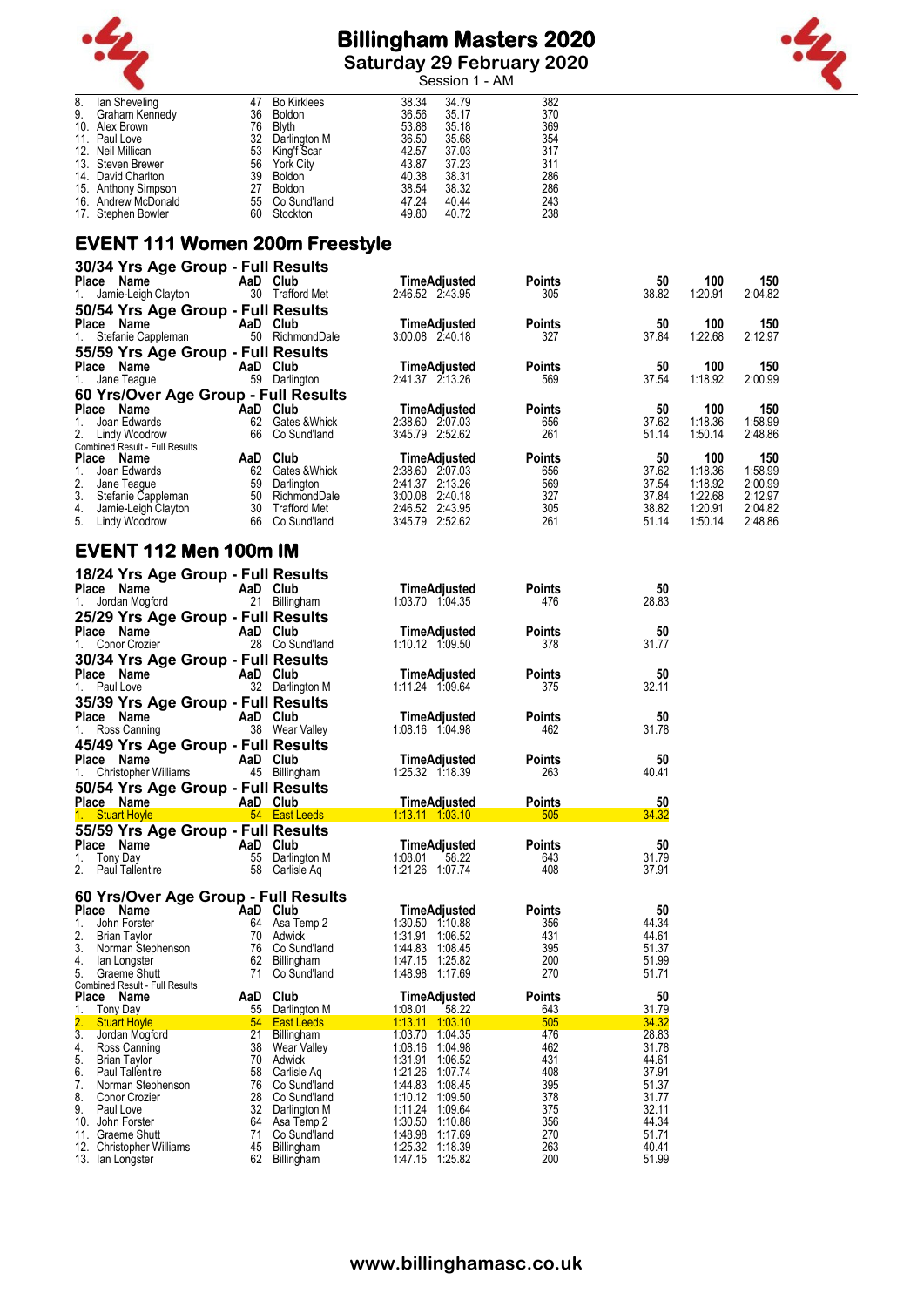

Session 2 - PM

### **EVENT 201 Men/Women 100m Butterfly**

| <b>MEN 18/24 Yrs Age Group - Full Results</b>             |     |                                    |                                       |               |                |
|-----------------------------------------------------------|-----|------------------------------------|---------------------------------------|---------------|----------------|
| Name<br><b>Place</b>                                      |     | AaD Club                           | TimeAdjusted                          | <b>Points</b> | 50             |
| Nicholas Gowland<br>1.                                    | 24  | Billingham                         | 1:01.65 1:01.82                       | 470           | 29.20          |
| 2.<br>Jonathan Stones                                     |     | 18 Durham City                     | 1:06.75 1:07.86                       | 355           | 30.82          |
| <b>MEN 25/29 Yrs Age Group - Full Results</b>             |     |                                    |                                       |               |                |
| Place Name                                                |     | AaD Club                           | TimeAdjusted                          | <b>Points</b> | 50             |
| 1.<br>Gareth Allen                                        |     | 28 Billingham                      | 1:03.85 1:03.28                       | 438           | 29.59          |
| <b>MEN 35/39 Yrs Age Group - Full Results</b>             |     |                                    |                                       |               |                |
| <b>Place</b><br><b>Name</b>                               |     | AaD Club                           | <b>TimeAdjusted</b>                   | <b>Points</b> | 50             |
| Ross Canning                                              | 38  | Wear Valley                        | 1:07.87 1:04.70                       | 410           | 30.86          |
| <b>MEN 40/44 Yrs Age Group - Full Results</b>             |     |                                    |                                       |               |                |
| Place<br>Name                                             |     | AaD Club                           | <b>TimeAdjusted</b>                   | <b>Points</b> | 50             |
| lan Taylor<br>1.                                          |     | 44 Darlington M                    | 1:15.88 1:10.12                       | 322           | 34.46          |
| <b>MEN 60 Yrs/Over Age Group - Full Results</b>           |     |                                    |                                       |               |                |
| Place Name                                                |     | AaD Club                           | <b>TimeAdjusted</b>                   | <b>Points</b> | 50             |
| 1.<br>Norman Stephenson                                   |     | 76 Co Sund'land                    | 1:53.63 1:14.19                       | 272           | 54.30          |
| 2.<br>Graeme Shutt                                        | 71  | Co Sund'land                       | 1:57.67 1:23.88                       | 188           | 55.36          |
| MEN Combined Result - Full Results                        |     |                                    |                                       |               |                |
| <b>Place</b><br>Name                                      | AaD | Club                               | <b>TimeAdjusted</b>                   | <b>Points</b> | 50             |
| 1.<br>Nicholas Gowland                                    |     | 24 Billingham                      | 1:01.65 1:01.82                       | 470           | 29.20          |
| 2.<br>Gareth Allen                                        | 28  | Billingham                         | 1:03.85<br>1:03.28                    | 438           | 29.59          |
| 3.<br>Ross Canning                                        |     | 38 Wear Valley                     | 1:07.87<br>1:04.70                    | 410           | 30.86          |
| 4.<br>Jonathan Stones                                     | 18  | Durham City                        | 1:06.75<br>1:07.86                    | 355           | 30.82          |
| 5.<br>lan Taylor                                          | 44  | Darlington M                       | 1:15.88<br>1:10.12                    | 322<br>272    | 34.46          |
| 6.<br>Norman Stephenson<br>7.<br>Graeme Shutt             |     | 76 Co Sund'land<br>71 Co Sund'land | 1:53.63 1:14.19<br>1:57.67 1:23.88    | 188           | 54.30<br>55.36 |
|                                                           |     |                                    |                                       |               |                |
| <b>WOMEN 25/29 Yrs Age Group - Full Results</b>           |     |                                    |                                       |               |                |
| Name<br><b>Place</b>                                      |     | AaD Club                           | <b>TimeAdjusted</b>                   | <b>Points</b> | 50             |
| Amii Turnbull                                             |     | 26 Co Sund'land                    | 1:15.04 1:14.83                       | 388           | 16.25          |
| <b>WOMEN 40/44 Yrs Age Group - Full Results</b>           |     |                                    |                                       |               |                |
| Place<br><b>Name</b>                                      |     | AaD Club                           | TimeAdjusted                          | <b>Points</b> | 50             |
| Erzsebet Kiss                                             | 44  | Etwall                             | 1:25.73 1:19.22                       | 327           | 39.93          |
| <b>WOMEN Combined Result - Full Results</b><br>Place Name | AaD | Club                               | <b>TimeAdjusted</b>                   | <b>Points</b> | 50             |
| 1.<br>Amii Turnbull                                       | 26  | Co Sund'land                       |                                       | 388           | 16.25          |
|                                                           |     |                                    |                                       |               |                |
| $2^{2}$<br>Erzsebet Kiss                                  | 44  | Etwall                             | 1:15.04 1:14.83<br>1:25.73<br>1:19.22 | 327           | 39.93          |

### **EVENT 202 Men 50m Backstroke**

|                | 18/24 Yrs Age Group - Full Results                   |          |                            |                                  |               |
|----------------|------------------------------------------------------|----------|----------------------------|----------------------------------|---------------|
| <b>Place</b>   | Name                                                 | AaD      | Club                       | TimeAdjusted                     | <b>Points</b> |
| 1.             | Nicholas Simpson                                     | 24       | Boldon                     | 32.92 33.01                      | 304           |
|                | 25/29 Yrs Age Group - Full Results                   |          |                            |                                  |               |
|                | Place<br>Name                                        | AaD Club |                            | TimeAdjusted                     | Points        |
| 1.             | Conor Crozier                                        | 28       | Co Sund'land               | 30.44<br>30.17                   | 399           |
| 2.             | Anthony Simpson                                      | 27       | <b>Boldon</b>              | 31.00<br>30.82                   | 374           |
|                | 45/49 Yrs Age Group - Full Results                   |          |                            |                                  |               |
| Place          | Name                                                 | AaD AaD  | Club                       | <b>TimeAdjusted</b>              | <b>Points</b> |
| 1.             | Christopher Williams                                 | 45       | Billingham                 | 43.70<br>40.15                   | 169           |
|                | 50/54 Yrs Age Group - Full Results                   |          |                            |                                  |               |
| Place          | Name                                                 | AaD      | Club                       | <b>TimeAdjusted</b>              | <b>Points</b> |
| 1 <sub>1</sub> | <b>Stuart Hoyle</b>                                  | 54       | <b>East Leeds</b>          | $35.05$ $30.25$                  | 396           |
|                | 55/59 Yrs Age Group - Full Results                   |          |                            |                                  |               |
| <b>Place</b>   | Name                                                 | AaD      | Club                       | TimeAdjusted                     | Points        |
| 1.             | Paul Tallentire                                      | 58       | Carlisle Ag                | 37.82<br>31.53                   | 349           |
| 2.             | Steven Brewer                                        | 56       | <b>York City</b>           | 40.79<br>34.62                   | 264           |
|                | 60 Yrs/Over Age Group - Full Results                 |          |                            |                                  |               |
|                | Place<br>Name                                        | AaD Club |                            | TimeAdjusted                     | <b>Points</b> |
| $1_{-}$        | Michael Edwards                                      | 60       | Gates &Whick               | 37.62<br>30.76                   | 376           |
| 2.             | <b>Carl Butler</b>                                   | 76       | RichmondDale               | 50.88<br>33.22                   | 299           |
| 3.             | Alex Brown                                           | 76       | <b>Blyth</b>               | 54.00 35.26                      | 250           |
| 4.             | Graeme Shutt                                         | 71       | Co Sund'land               | 58.84<br>41.95                   | 148           |
| Place          | Combined Result - Full Results<br>Name               | AaD      | Club                       | TimeAdjusted                     | <b>Points</b> |
| 1.             | Conor Crozier                                        |          | 28 Co Sund'land            | 30.44<br>30.17                   | 399           |
|                |                                                      | 54       | <b>East Leeds</b>          | 35.05 30.25                      | 396           |
|                | 2. Stuart Hoyle<br>3. Michael Edw<br>Michael Edwards | 60       | Gates & Whick              | 37.62<br>30.76                   | 376           |
| 4.             | Anthony Simpson                                      | 27       | <b>Boldon</b>              | 31.00<br>30.82                   | 374           |
| 5.             | Paul Tallentire                                      | 58       | Carlisle Aq                | 37.82<br>31.53                   | 349           |
| 6.             | Nicholas Simpson                                     | 24       | Boldon                     | 32.92<br>33.01                   | 304           |
| 7.             | <b>Carl Butler</b>                                   | 76       | RichmondDale               | 50.88<br>33.22                   | 299           |
| 8.<br>9.       | Steven Brewer<br>Alex Brown                          | 56<br>76 | York City                  | 40.79<br>34.62<br>54.00<br>35.26 | 264<br>250    |
|                | 10. Christopher Williams                             | 45       | <b>Blyth</b><br>Billingham | 43.70<br>40.15                   | 169           |
|                | 11. Graeme Shutt                                     | 71       | Co Sund'land               | 58.84<br>41.95                   | 148           |

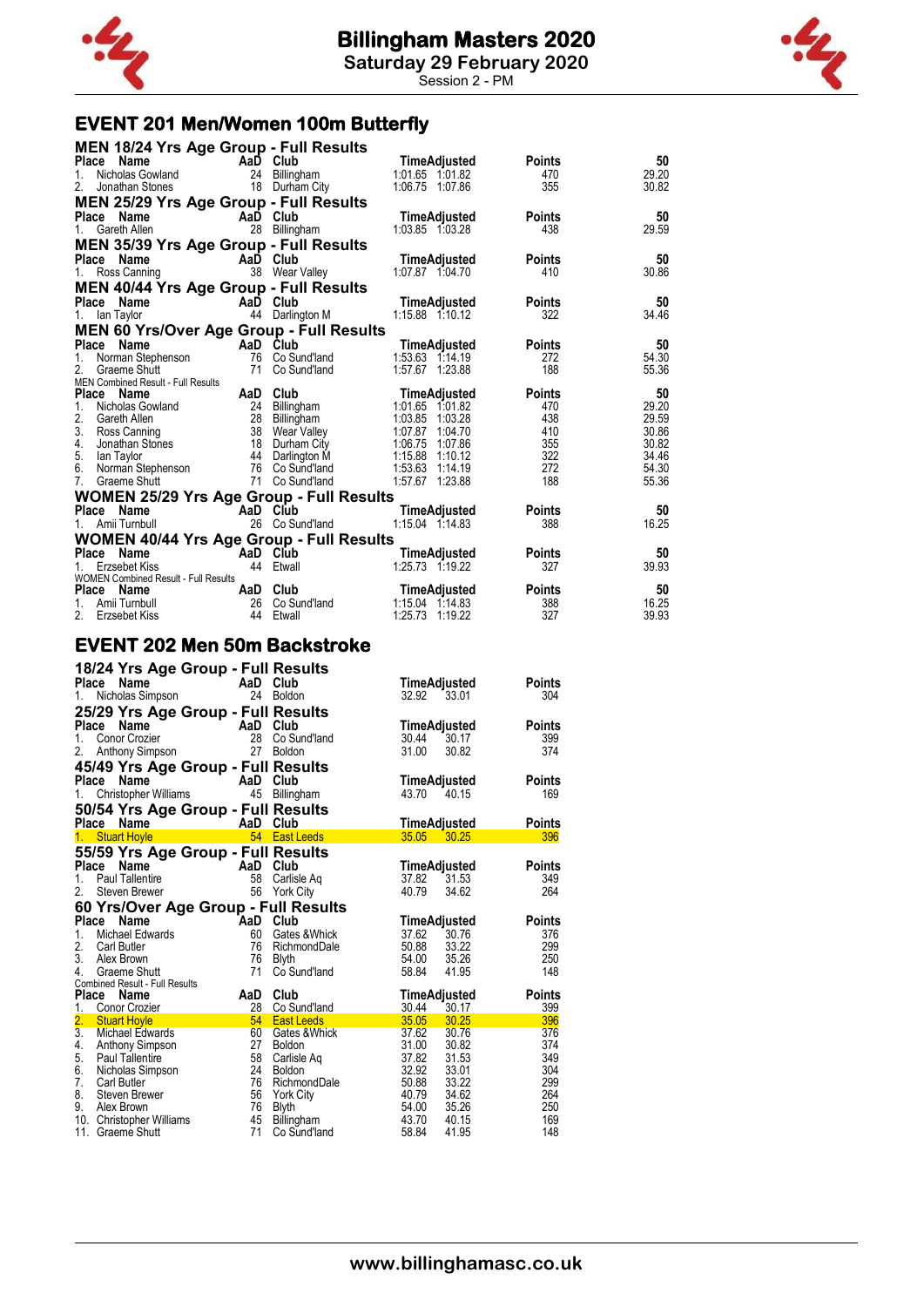

**Saturday 29 February 2020** Session 2 - PM

### **EVENT 203 Women 100m Breaststroke**



| 18/24 Yrs Age Group - Full Results    |                           |                     |               |       |
|---------------------------------------|---------------------------|---------------------|---------------|-------|
| Place Name                            | <b>Example 2</b> AaD Club | TimeAdjusted        | <b>Points</b> | 50    |
| 1. Katherine Hill                     | 22 Durham City            | 1:36.33 1:37.08     | 265           | 45.92 |
| 35/39 Yrs Age Group - Full Results    |                           |                     |               |       |
| Place Name AaD Club                   |                           | <b>TimeAdjusted</b> | <b>Points</b> | 50    |
| 1. Elaine Ravenhall                   | 37 Co Sund'land           | 1:39.69 1:35.47     | 278           | 47.45 |
| 40/44 Yrs Age Group - Full Results    |                           |                     |               |       |
| Place Name                            | AaD Club                  | TimeAdjusted        | <b>Points</b> | 50    |
| 1. Erzsebet Kiss                      | 44 Etwall                 | 1:42.45 1:34.68     | 285           | 49.63 |
| 45/49 Yrs Age Group - Full Results    |                           |                     |               |       |
| Place Name                            | AaD Club                  | TimeAdjusted        | <b>Points</b> | 50    |
| 1. Joanne Fixter                      | 46<br>Billingham          | 1:45.26 1:36.12     | 273           | 49.31 |
| 60 Yrs/Over Age Group - Full Results  |                           |                     |               |       |
| Place Name                            | AaD Club                  | <b>TimeAdjusted</b> | <b>Points</b> | 50    |
| Lindy Woodrow                         | 66 Co Sund'land           | DQ                  |               |       |
| <b>Combined Result - Full Results</b> |                           |                     |               |       |
| Place Name                            | Club<br>AaD               | <b>TimeAdjusted</b> | <b>Points</b> | 50    |
| Erzsebet Kiss<br>1.                   | 44<br>Etwall              | 1:42.45 1:34.68     | 285           | 49.63 |
| 2.<br>Elaine Ravenhall                | 37<br>Co Sund'land        | 1:39.69<br>1:35.47  | 278           | 47.45 |
| 3.<br>Joanne Fixter                   | 46<br>Billingham          | 1:45.26 1:36.12     | 273           | 49.31 |
| 4.<br>Katherine Hill                  | 22<br>Durham City         | 1:36.33<br>1:37.08  | 265           | 45.92 |

#### **EVENT 204 Men 200m IM**

| 18/24 Yrs Age Group - Full Results<br>Name<br><b>Place</b><br><b>Mitchell Coombes</b> | AaD<br>21 | Club<br>Basingstoke         | TimeAdiusted<br>2:17.40 2:18.80    | <b>Points</b><br>492 | 50<br>31.95    | 100<br>1:08.68     | 150<br>1:46.07     |
|---------------------------------------------------------------------------------------|-----------|-----------------------------|------------------------------------|----------------------|----------------|--------------------|--------------------|
| 2.<br>Jordan Mogford<br>3.<br>Nicholas Simpson                                        | 21<br>24  | Billingham<br><b>Boldon</b> | 2:22.35 2:23.80<br>2:51.42 2:51.89 | 443<br>259           | 29.54<br>32.82 | 1:06.19<br>1:17.58 | 1:47.97<br>2:11.15 |
| 60 Yrs/Over Age Group - Full Results                                                  |           |                             |                                    |                      |                |                    |                    |
| Place<br>Name<br>Norman Stephenson                                                    | AaD<br>76 | Club<br>Co Sund'land        | TimeAdiusted<br>DQ                 | <b>Points</b>        | 50             | 100                | 150                |
| <b>Combined Result - Full Results</b>                                                 |           |                             |                                    |                      |                |                    |                    |
| <b>Place</b><br>Name                                                                  | AaD       | Club                        | TimeAdiusted                       | <b>Points</b>        | 50             | 100                | 150                |
| <b>Mitchell Coombes</b>                                                               | 21        | Basingstoke                 | 2:17.40<br>2:18.80                 | 492                  | 31.95          | 1:08.68            | 1:46.07            |
| 2.<br>Jordan Mogford<br>3.<br>Nicholas Simpson                                        | 24        | Billingham<br><b>Boldon</b> | 2:22.35 2:23.80<br>2:51.42 2:51.89 | 443<br>259           | 29.54<br>32.82 | 1:06.19<br>1:17.58 | 1:47.97<br>2:11.15 |

### **EVENT 205 Women 50m Butterfly**

| 18/24 Yrs Age Group - Full Results                                                                      |                           |               |                |               |
|---------------------------------------------------------------------------------------------------------|---------------------------|---------------|----------------|---------------|
| <b>22 Durham City<br/> Cabrielle Burdess 22 Durham City<br/> Katherine Hill 22 Durham City</b><br>Place |                           |               | TimeAdjusted   | <b>Points</b> |
| $1_{1}$                                                                                                 |                           |               | 35.10<br>34.83 | 335           |
| 2 <sub>1</sub>                                                                                          |                           |               | 38.83<br>39.13 | 241           |
| 25/29 Yrs Age Group - Full Results                                                                      |                           |               |                |               |
| Name<br>Place                                                                                           | AaD Club                  |               | TimeAdjusted   | <b>Points</b> |
| Amii Turnbull<br>$1_{-}$                                                                                | 26                        | Co Sund'land  | 33.11 33.02    | 402           |
| 2.<br>Hannah Robson                                                                                     | 29                        | Boldon        | 38.71<br>38.24 | 259           |
| 30/34 Yrs Age Group - Full Results                                                                      |                           |               |                |               |
| Place Name                                                                                              | AaD Club<br>33 Boldor     |               | TimeAdjusted   | <b>Points</b> |
| Samantha Pye                                                                                            |                           | 33 Boldon     | DO             |               |
| 35/39 Yrs Age Group - Full Results                                                                      |                           |               |                |               |
| <b>Place Name</b><br>1. Lorraine Riddle<br>1. Lorraine Riddle<br>36 Billing                             |                           |               | TimeAdjusted   | <b>Points</b> |
|                                                                                                         |                           | Billingham    | 42.59<br>40.97 | 210           |
| 40/44 Yrs Age Group - Full Results                                                                      |                           |               |                |               |
| Name<br>Place                                                                                           | <b>Example 2</b> AaD Club |               | TimeAdjusted   | <b>Points</b> |
| 1.                                                                                                      | 41                        | Billingham    | 36.16 33.97    | 369           |
| A،<br>Erzsebet Kiss<br>'4Ω - `<br>2 <sub>1</sub>                                                        |                           | 44 Etwall     | 36.52<br>33.75 | 376           |
| 45/49 Yrs Age Group - Full Results                                                                      |                           |               |                |               |
| Place Name                                                                                              | AaD Club                  |               | TimeAdjusted   | <b>Points</b> |
| 1. Alison Haigh                                                                                         | 48                        | Bo Kirklees   | 42.53 38.35    | 256           |
| 2.<br>Joanne Fixter                                                                                     | 46                        | Billingham    | 42.71<br>39.00 | 244           |
| 50/54 Yrs Age Group - Full Results                                                                      |                           |               |                |               |
| <b>Place</b><br>Name                                                                                    | <b>Example 2 AaD</b> Club |               | TimeAdjusted   | <b>Points</b> |
| Jayne Simpson                                                                                           |                           | 53 Boldon     | DO             |               |
| 55/59 Yrs Age Group - Full Results                                                                      |                           |               |                |               |
| Place<br>Name AaD Club                                                                                  |                           |               | TimeAdjusted   | <b>Points</b> |
| 1.<br>Jane Teague                                                                                       |                           | 59 Darlington | 38.74<br>31.99 | 442           |
| 60 Yrs/Over Age Group - Full Results                                                                    |                           |               |                |               |
| Place Name                                                                                              | AaD Club                  |               | TimeAdjusted   | <b>Points</b> |
| Joan Edwards<br>1.                                                                                      | 62                        | Gates & Whick | 37.85<br>30.32 | 519           |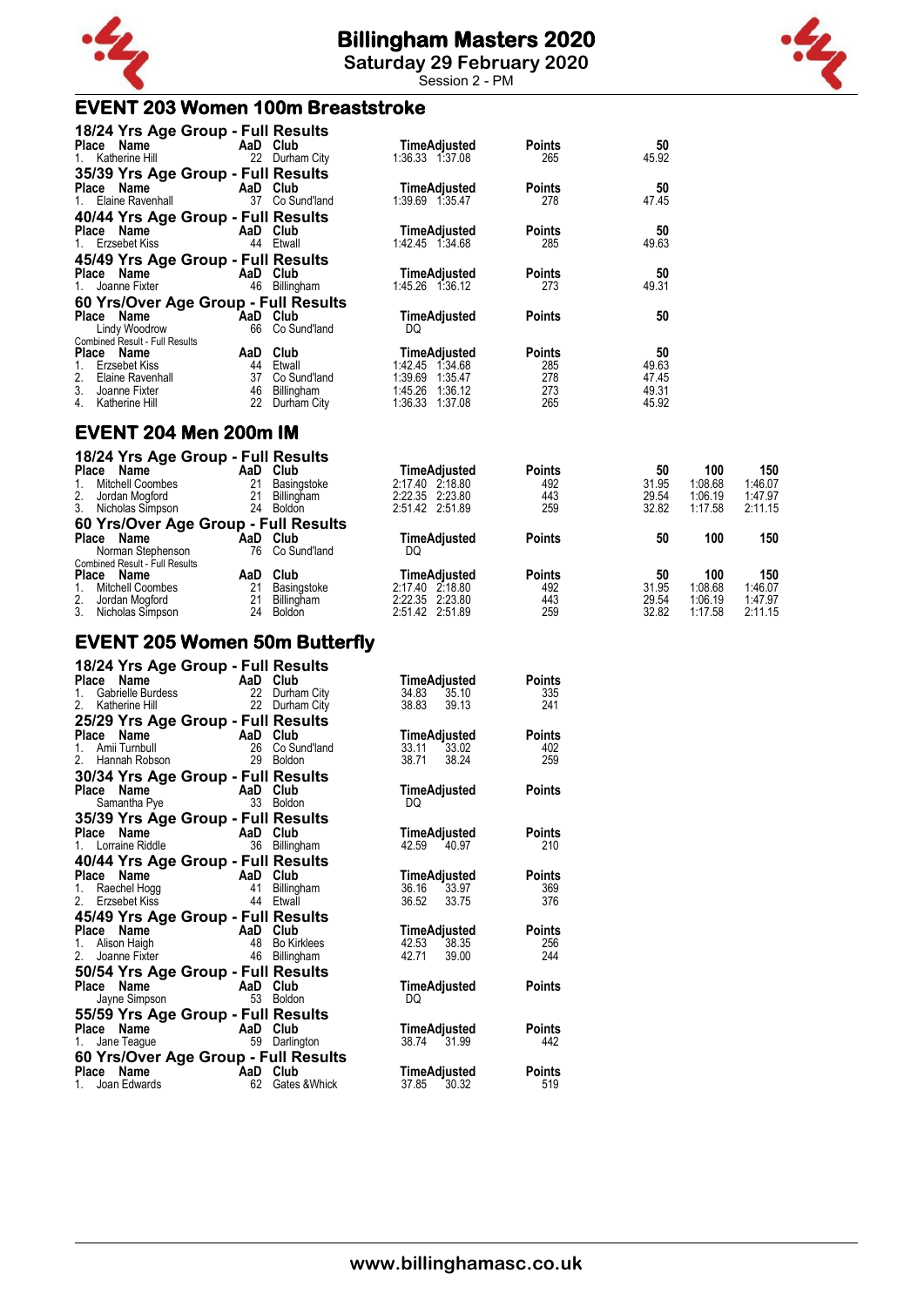

**Saturday 29 February 2020**

Session 2 - PM



|              | <b>Combined Result - Full Results</b> |     |                    |       |              |               |
|--------------|---------------------------------------|-----|--------------------|-------|--------------|---------------|
| <b>Place</b> | Name                                  | AaD | Club               |       | TimeAdjusted | <b>Points</b> |
|              | Joan Edwards                          | 62  | Gates & Whick      | 37.85 | 30.32        | 519           |
| 2.           | Jane Teaque                           | 59  | Darlington         | 38.74 | 31.99        | 442           |
| 3.           | Amii Turnbull                         | 26  | Co Sund'land       | 33.11 | 33.02        | 402           |
| 4.           | Erzsebet Kiss                         | 44  | Etwall             | 36.52 | 33.75        | 376           |
| 5.           | Raechel Hogg                          | 41  | Billingham         | 36.16 | 33.97        | 369           |
| 6.           | Gabrielle Burdess                     | 22  | Durham City        | 34.83 | 35.10        | 335           |
| 7.           | Hannah Robson                         | 29  | <b>Boldon</b>      | 38.71 | 38.24        | 259           |
| 8.           | Alison Haigh                          | 48  | <b>Bo Kirklees</b> | 42.53 | 38.35        | 256           |
| 9.           | Joanne Fixter                         | 46  | Billingham         | 42.71 | 39.00        | 244           |
| 10.          | Katherine Hill                        | 22  | Durham City        | 38.83 | 39.13        | 241           |
|              | 11. Lorraine Riddle                   | 36  |                    | 42.59 | 40.97        | 210           |
|              |                                       |     | Billingham         |       |              |               |

### **EVENT 206 Men/Women 200m Breaststroke**

| <b>MEN 18/24 Yrs Age Group - Full Results</b>   |     |                 |                     |               |       |         |         |
|-------------------------------------------------|-----|-----------------|---------------------|---------------|-------|---------|---------|
| Place Name                                      |     | AaD Club        | TimeAdjusted        | <b>Points</b> | 50    | 100     | 150     |
| 1. Mitchell Coombes                             | 21  | Basingstoke     | 2:38.94 2:40.56     | 419           | 35.34 | 1:16.27 | 1:58.19 |
| <b>MEN 60 Yrs/Over Age Group - Full Results</b> |     |                 |                     |               |       |         |         |
| Place Name                                      |     | AaD Club        | <b>TimeAdjusted</b> | <b>Points</b> | 50    | 100     | 150     |
| 1. Brian Taylor                                 |     | 70 Adwick       | 3:35.51 2:35.99     | 457           | 49.42 | 1:44.25 | 2:40.95 |
| 2. Norman Stephenson                            | 76  | Co Sund'land    | 4:05.79 2:40.49     | 419           | 55.62 | 2:00.55 | 3:06.74 |
| John Forster                                    |     | 64 Asa Temp 2   | DQ                  |               |       |         |         |
| MEN Combined Result - Full Results              |     |                 |                     |               |       |         |         |
| Place Name                                      | AaD | Club            | <b>TimeAdjusted</b> | <b>Points</b> | 50    | 100     | 150     |
| 1. Brian Taylor                                 | 70  | Adwick          | 3:35.51 2:35.99     | 457           | 49.42 | 1:44.25 | 2:40.95 |
|                                                 |     | 76 Co Sund'land | 4:05.79 2:40.49     | 419           | 55.62 | 2:00.55 | 3:06.74 |
| 2. Norman Stephenson<br>3. Mitchell Coombes     | 21  | Basingstoke     | 2:38.94 2:40.56     | 419           | 35.34 | 1:16.27 | 1:58.19 |
| <b>WOMEN 18/24 Yrs Age Group - Full Results</b> |     |                 |                     |               |       |         |         |
| Place Name                                      |     | AaD Club        | TimeAdjusted        | <b>Points</b> | 50    | 100     | 150     |
| 1. Emma Simpson                                 | 18  | Durham City     | $3:01.18$ $3:04.19$ | 389           | 42.33 | 1:28.88 | 2:15.04 |
| 2. Ciara Joyce                                  | 18  | Durham City     | 3:08.13 3:11.26     | 348           | 41.14 | 1:28.38 | 2:18.02 |
| <b>WOMEN Combined Result - Full Results</b>     |     |                 |                     |               |       |         |         |
| Place Name                                      | AaD | Club            | TimeAdjusted        | <b>Points</b> | 50    | 100     | 150     |
| 1. Emma Simpson                                 | 18  | Durham City     | 3:01.18 3:04.19     | 389           | 42.33 | 1:28.88 | 2:15.04 |
| 2. Ciara Joyce                                  | 18  | Durham City     | 3:08.13 3:11.26     | 348           | 41.14 | 1:28.38 | 2:18.02 |

### **EVENT 207 Men 100m Freestyle**

| 18/24 Yrs Age Group - Full Results      |                 |                            |                                      |               |                |
|-----------------------------------------|-----------------|----------------------------|--------------------------------------|---------------|----------------|
| Place<br>Name                           | AaD             | Club                       | TimeAdjusted                         | <b>Points</b> | 50             |
| 1.<br>Jordan Mogford                    | 21              | Billingham                 | 58.54<br>59.14                       | 438           | 28.13          |
| 2.<br>Nicholas Gowland                  | 24              | Billingham                 | 1:00.78 1:00.95                      | 400           | 29.28          |
| 3.<br>Jonathan Stones                   |                 | 18 Durham City             | 1:02.02 1:03.05                      | 362           | 29.46          |
| 25/29 Yrs Age Group - Full Results      |                 |                            |                                      |               |                |
| <b>Place</b><br>Name                    | AaD             | Club                       | TimeAdjusted                         | <b>Points</b> | 50             |
| Adam Shaw<br>$\mathbf{1}$ .             | 29              | Newcastle                  | 57.74<br>57.04                       | 489           | 27.69          |
| 2.<br>Gareth Allen                      | 28              | Billingham                 | 59.30<br>58.77                       | 447           | 28.58          |
| 3.<br>Michael Cummings                  | 29              | Stockton                   | 1:05.16 1:04.37                      | 340           | 30.43          |
| 45/49 Yrs Age Group - Full Results      |                 |                            |                                      |               |                |
| <b>Place</b><br>Name                    | AaD             | Club                       | TimeAdjusted                         | <b>Points</b> | 50             |
| Robert Wood<br>1.                       |                 | 48 Darlington M            | 57.80<br>52.12                       | 641           | 27.92          |
| 50/54 Yrs Age Group - Full Results      |                 |                            |                                      |               |                |
| Place Name                              | AaD             | Club                       | TimeAdjusted                         | <b>Points</b> | 50             |
| <b>Paul Clemence</b><br>1.              | 50 <sub>0</sub> | <b>East Leeds</b>          | 49.24<br>$55.36*$                    | 760           | 26.95          |
| 2.<br><b>Stuart Hoyle</b>               |                 | 54 East Leeds              | 1:04.17<br>55.38                     | 534           | 31.14          |
| 55/59 Yrs Age Group - Full Results      |                 |                            |                                      |               |                |
| <b>Place</b><br>Name                    | AaD             | Club                       | TimeAdjusted                         | <b>Points</b> | 50             |
| 1.<br>Thomas Doughty                    | 57              | Co Sund'land               | 1:08.29<br>57.45                     | 478           | 32.70          |
| 2.<br>Steven Brewer                     | 56              | <b>York City</b>           | 1:18.52 1:06.64                      | 306           | 38.16          |
| 60 Yrs/Over Age Group - Full Results    |                 |                            |                                      |               |                |
| Place<br>Name                           | AaD             | Club                       | <b>TimeAdjusted</b>                  | <b>Points</b> | 50             |
| 1.<br><b>Colin Gerrard</b>              | 73              | RichmondDale               | 1:18.27<br>54.01                     | 576           | 38.35          |
| 2.<br>Alex Brown                        | 76              | <b>Blyth</b>               | 1:25.15<br>55.60                     | 528           | 41.09          |
| 3.<br>lan Longster                      | 62              | Billingham                 | 1:29.75<br>1:11.88                   | 244           | 42.68          |
| 4.<br>Stephen Bowler                    | 60              | Stockton                   | 1:31.73<br>1:15.01                   | 215           | 44.36          |
| Combined Result - Full Results          |                 |                            |                                      |               |                |
| Place Name                              | AaD             | Club                       | <b>TimeAdjusted</b>                  | <b>Points</b> | 50             |
| 1.<br><b>Paul Clemence</b>              | 50              | <b>East Leeds</b>          | 49.24<br>55.36                       | 760           | 26.95          |
| 2.<br>Robert Wood                       | 48              | Darlington M               | 57.80<br>52.12                       | 641           | 27.92          |
| 3.<br><b>Colin Gerrard</b><br>4.        | 73<br>54        | RichmondDale               | 1:18.27<br>54.01<br>1:04.17<br>55.38 | 576<br>534    | 38.35          |
| <b>Stuart Hoyle</b><br>5.<br>Alex Brown | 76              | <b>East Leeds</b><br>Blyth | 1:25.15<br>55.60                     | 528           | 31.14<br>41.09 |
| 6.<br>Adam Shaw                         | 29              | Newcastle                  | 57.74<br>57.04                       | 489           | 27.69          |
| 7.<br><b>Thomas Doughty</b>             | 57              | Co Sund'land               | 1:08.29<br>57.45                     | 478           | 32.70          |
| 8.<br>Gareth Allen                      | 28              | Billingham                 | 59.30<br>58.77                       | 447           | 28.58          |
| 9.<br>Jordan Mogford                    | 21              | Billingham                 | 58.54<br>59.14                       | 438           | 28.13          |
| 10. Nicholas Gowland                    | 24              | Billingham                 | 1:00.78 1:00.95                      | 400           | 29.28          |
| 11.<br>Jonathan Stones                  |                 | 18 Durham City             | 1:02.02 1:03.05                      | 362           | 29.46          |
| 12. Michael Cummings                    | 29              | Stockton                   | 1:05.16<br>1:04.37                   | 340           | 30.43          |
| 13. Steven Brewer                       | 56              | <b>York City</b>           | 1:18.52 1:06.64                      | 306           | 38.16          |
| 14. Ian Longster                        | 62              | Billingham                 | 1:29.75<br>1:11.88                   | 244           | 42.68          |
| 15. Stephen Bowler                      | 60              | Stockton                   | 1:31.73<br>1:15.01                   | 215           | 44.36          |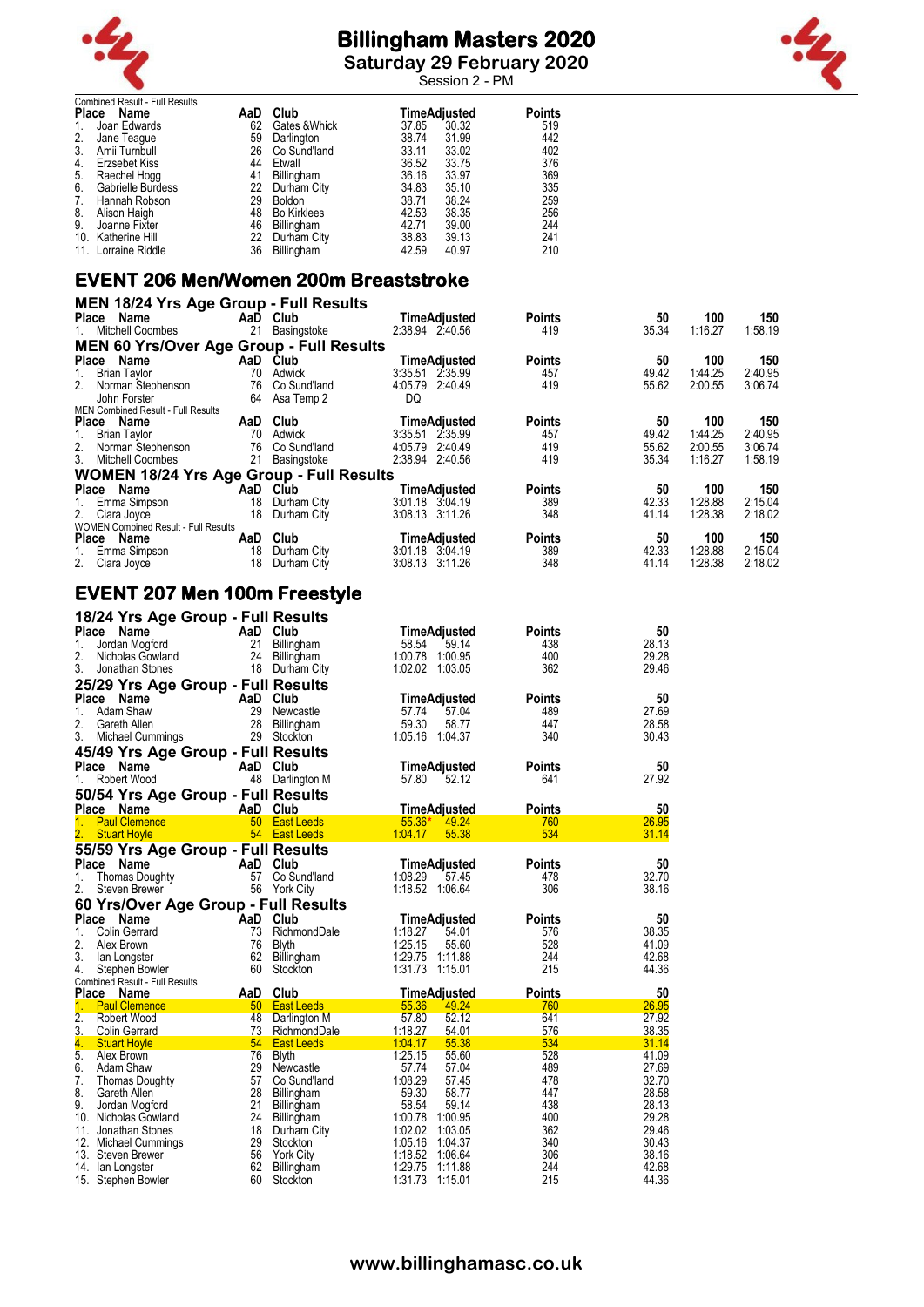

**Saturday 29 February 2020**

Session 2 - PM

### **EVENT 208 Women 50m Freestyle**

|                | 18/24 Yrs Age Group - Full Results                                                                                                                                                                                                                 |                |                                                                                                                                                                                                                                                                       |                                                                          |               |
|----------------|----------------------------------------------------------------------------------------------------------------------------------------------------------------------------------------------------------------------------------------------------|----------------|-----------------------------------------------------------------------------------------------------------------------------------------------------------------------------------------------------------------------------------------------------------------------|--------------------------------------------------------------------------|---------------|
|                | Place Name Crown - And Club<br>1. Jessica Head<br>2. Freya Williams 19 Asa Temp 2<br>2. Freya Williams 19 Billingham<br>3. Hayley Briggs 20 Billingham<br>3. Amy Wilkinson 22 Durham City<br>5. Amy Wilkinson 18 Harrogate DC<br>6. Katherine Hill |                |                                                                                                                                                                                                                                                                       | TimeAdjusted                                                             | <b>Points</b> |
|                |                                                                                                                                                                                                                                                    |                |                                                                                                                                                                                                                                                                       | 29.70<br>30.13                                                           | 440           |
|                |                                                                                                                                                                                                                                                    |                |                                                                                                                                                                                                                                                                       | 29.99<br>30.43                                                           | 427<br>408    |
|                |                                                                                                                                                                                                                                                    |                | Durham City                                                                                                                                                                                                                                                           | 30.91<br>32.09                                                           | 364           |
|                |                                                                                                                                                                                                                                                    |                | Harrogate DC                                                                                                                                                                                                                                                          | $\begin{array}{r} 30.53 \\ 31.84 \\ 32.78 \\ 32.87 \end{array}$<br>33.32 | 325           |
|                |                                                                                                                                                                                                                                                    |                | 22 Durham City                                                                                                                                                                                                                                                        | 32.87<br>33.13                                                           | 331           |
|                |                                                                                                                                                                                                                                                    |                |                                                                                                                                                                                                                                                                       | 33.89<br>34.38                                                           | 296           |
|                | 25/29 Yrs Age Group - Full Results                                                                                                                                                                                                                 |                |                                                                                                                                                                                                                                                                       |                                                                          |               |
| Place Name     |                                                                                                                                                                                                                                                    | AaD Club       |                                                                                                                                                                                                                                                                       | <b>TimeAdjusted</b>                                                      | <b>Points</b> |
| 1.             | Jennifer Tatters                                                                                                                                                                                                                                   |                | 25 Newcastle                                                                                                                                                                                                                                                          | 29.00<br>29.00                                                           | 494           |
| 2.             | Hannah Robson                                                                                                                                                                                                                                      |                | 29 Boldon                                                                                                                                                                                                                                                             | 33.91<br>33.50                                                           | 320           |
|                | 30/34 Yrs Age Group - Full Results                                                                                                                                                                                                                 |                |                                                                                                                                                                                                                                                                       |                                                                          |               |
| Place Name     |                                                                                                                                                                                                                                                    | AaD Club       |                                                                                                                                                                                                                                                                       | TimeAdjusted                                                             | <b>Points</b> |
| 1.             | Lisa Sheehan                                                                                                                                                                                                                                       | 31             | Billingham                                                                                                                                                                                                                                                            | 32.76<br>32.14                                                           | 363           |
| 2.             | Samantha Pye                                                                                                                                                                                                                                       |                | 33 Boldon                                                                                                                                                                                                                                                             | 33.69<br>32.81                                                           | 341           |
|                | 35/39 Yrs Age Group - Full Results                                                                                                                                                                                                                 |                |                                                                                                                                                                                                                                                                       |                                                                          |               |
| Place Name     | <b>Comment Comment Capital Critical Critical Critical Critical Critical Critical Critical Critical Critical Critical Critical Critical Critical Critical Critical Critical Critical Critical Critical Critical Critical Critical</b>               |                |                                                                                                                                                                                                                                                                       | TimeAdjusted                                                             | <b>Points</b> |
| 1.             |                                                                                                                                                                                                                                                    |                | Co Sund'Iand                                                                                                                                                                                                                                                          | 36.63<br>35.08                                                           | 279           |
| 2.             | Lorraine Riddle                                                                                                                                                                                                                                    |                | 36 Billingham                                                                                                                                                                                                                                                         | 36.88<br>35.48                                                           | 269           |
|                | 40/44 Yrs Age Group - Full Results                                                                                                                                                                                                                 |                |                                                                                                                                                                                                                                                                       |                                                                          |               |
| Place Name     |                                                                                                                                                                                                                                                    | AaD Club<br>41 |                                                                                                                                                                                                                                                                       | TimeAdjusted<br>32.89                                                    | <b>Points</b> |
| 1.<br>2.       | Raechel Hogg<br>Erzsebet Kiss                                                                                                                                                                                                                      |                | Billingham<br>44 Etwall                                                                                                                                                                                                                                               | 30.90<br>34.34<br>31.73                                                  | 408<br>377    |
|                |                                                                                                                                                                                                                                                    |                |                                                                                                                                                                                                                                                                       |                                                                          |               |
| Place Name     | 45/49 Yrs Age Group - Full Results                                                                                                                                                                                                                 | AaD Club       |                                                                                                                                                                                                                                                                       | TimeAdjusted                                                             | <b>Points</b> |
| 1.             | Alison Haigh                                                                                                                                                                                                                                       |                | 48 Bo Kirklees                                                                                                                                                                                                                                                        | 38.56<br>34.77                                                           | 286           |
| 2.             | Joanne Smith                                                                                                                                                                                                                                       |                | 49 Boldon                                                                                                                                                                                                                                                             | 39.34<br>35.24                                                           | 275           |
|                | 50/54 Yrs Age Group - Full Results                                                                                                                                                                                                                 |                |                                                                                                                                                                                                                                                                       |                                                                          |               |
| Place Name     |                                                                                                                                                                                                                                                    | AaD Club       |                                                                                                                                                                                                                                                                       | TimeAdjusted                                                             | <b>Points</b> |
|                |                                                                                                                                                                                                                                                    |                |                                                                                                                                                                                                                                                                       |                                                                          |               |
| 1.             |                                                                                                                                                                                                                                                    |                | 53 Boldon                                                                                                                                                                                                                                                             | 31.82                                                                    | 568           |
| 2.             | <b>Se Name</b><br>Jayne Simpson<br><b>With Koore</b><br>Jillian Kears                                                                                                                                                                              |                | 54 Stockton                                                                                                                                                                                                                                                           | 27.68<br>34.91<br>30.13                                                  | 440           |
|                |                                                                                                                                                                                                                                                    |                |                                                                                                                                                                                                                                                                       |                                                                          |               |
| Place Name     | 55/59 Yrs Age Group - Full Results                                                                                                                                                                                                                 |                |                                                                                                                                                                                                                                                                       | <u>TimeAdjusted</u>                                                      | <b>Points</b> |
| 1. Julie Hoyle |                                                                                                                                                                                                                                                    |                |                                                                                                                                                                                                                                                                       |                                                                          | 676           |
|                | 2. Jane Teague                                                                                                                                                                                                                                     |                | AaD Club<br>2015 - AaD Club<br>2016 - San Leeds 2013 - 26.12<br>2017 - San Darlington 2017 - 2012<br>59 Darlington                                                                                                                                                    |                                                                          | 557           |
|                | 60 Yrs/Over Age Group - Full Results                                                                                                                                                                                                               |                |                                                                                                                                                                                                                                                                       |                                                                          |               |
| Place Name     |                                                                                                                                                                                                                                                    |                |                                                                                                                                                                                                                                                                       | TimeAdjusted                                                             | <b>Points</b> |
| 1.             | Joan Edwards                                                                                                                                                                                                                                       |                | <b>AaD Club</b><br>62 Gates & Whick                                                                                                                                                                                                                                   | 34.92 27.97                                                              | 550           |
|                |                                                                                                                                                                                                                                                    |                |                                                                                                                                                                                                                                                                       |                                                                          |               |
|                |                                                                                                                                                                                                                                                    |                |                                                                                                                                                                                                                                                                       | <u>TimeAdjusted_</u>                                                     | <b>Points</b> |
|                |                                                                                                                                                                                                                                                    |                |                                                                                                                                                                                                                                                                       |                                                                          | 676<br>568    |
|                |                                                                                                                                                                                                                                                    |                |                                                                                                                                                                                                                                                                       |                                                                          | 557           |
|                |                                                                                                                                                                                                                                                    |                |                                                                                                                                                                                                                                                                       |                                                                          | 550           |
|                |                                                                                                                                                                                                                                                    |                |                                                                                                                                                                                                                                                                       |                                                                          | 494           |
|                |                                                                                                                                                                                                                                                    |                |                                                                                                                                                                                                                                                                       |                                                                          | 440           |
|                |                                                                                                                                                                                                                                                    |                |                                                                                                                                                                                                                                                                       |                                                                          | 440           |
|                |                                                                                                                                                                                                                                                    |                |                                                                                                                                                                                                                                                                       |                                                                          | 427<br>408    |
|                |                                                                                                                                                                                                                                                    |                |                                                                                                                                                                                                                                                                       |                                                                          | 408           |
|                | 11. Erzsebet Kiss                                                                                                                                                                                                                                  |                | 1. Joan Edwards<br>Combined Result - Full Results<br><b>Place Name And Club</b><br>1. Julie Hoyle<br>2. Jayne Simpson<br>3. Jane Teague<br>5. Same Simpson<br>5. Same Simpson<br>5. Same Simpson<br>5. Same Simpson<br>5. Same Simpson<br>5. Same Simpso<br>44 Etwall | 34.34<br>31.73                                                           | 377           |
|                | 12. Gabrielle Burdess                                                                                                                                                                                                                              |                | 22 Durham City                                                                                                                                                                                                                                                        | 31.84<br>32.09                                                           | 364           |
|                | 13. Lisa Sheehan                                                                                                                                                                                                                                   | 31             | Billingham                                                                                                                                                                                                                                                            | 32.76<br>32.14                                                           | 363           |
|                | 14. Samantha Pye                                                                                                                                                                                                                                   | 33             | <b>Boldon</b>                                                                                                                                                                                                                                                         | 33.69<br>32.81                                                           | 341           |
|                | 15. Katherine Hill                                                                                                                                                                                                                                 | 22<br>18       | Durham City<br>Harrogate DC                                                                                                                                                                                                                                           | 32.87<br>33.13<br>33.32<br>32.78                                         | 331<br>325    |
|                | 16. Amy Wilkinson<br>17. Hannah Robson                                                                                                                                                                                                             | 29             | <b>Boldon</b>                                                                                                                                                                                                                                                         | 33.50<br>33.91                                                           | 320           |
|                | 18. Hannah Tyler-Graham                                                                                                                                                                                                                            | 19             | Asa Temp 2                                                                                                                                                                                                                                                            | 33.89<br>34.38                                                           | 296           |
|                | 19. Alison Haigh                                                                                                                                                                                                                                   | 48             | <b>Bo Kirklees</b>                                                                                                                                                                                                                                                    | 38.56<br>34.77                                                           | 286           |
|                | 20. Elaine Ravenhall                                                                                                                                                                                                                               | 37             | Co Sund'land                                                                                                                                                                                                                                                          | 36.63<br>35.08                                                           | 279           |
|                | 21. Joanne Smith<br>22. Lorraine Riddle                                                                                                                                                                                                            | 49<br>36       | <b>Boldon</b><br>Billingham                                                                                                                                                                                                                                           | 39.34<br>35.24<br>36.88<br>35.48                                         | 275<br>269    |

#### **EVENT 209 Men 100m Backstroke 18/24 Yrs Age Group - Full Results**

| 18/24 Trs Age Group - Full Results   |                |                     |               |       |
|--------------------------------------|----------------|---------------------|---------------|-------|
| Place Name                           | AaD Club       | TimeAdjusted        | <b>Points</b> | 50    |
| 1. Nicholas Simpson<br>24            | Boldon         | 1:16.31 1:16.52     | 260           | 37.53 |
| 35/39 Yrs Age Group - Full Results   |                |                     |               |       |
| Place Name                           | AaD Club       | TimeAdjusted        | <b>Points</b> | 50    |
| 1. Ross Canning                      | 38 Wear Valley | 1:08.69 1:05.48     | 415           | 33.19 |
| 55/59 Yrs Age Group - Full Results   |                |                     |               |       |
| Place Name                           | AaD Club       | <b>TimeAdjusted</b> | <b>Points</b> | 50    |
| 1. Paul Tallentire<br>58             | Carlisle Ag    | 1:20.77 1:07.33     | 382           | 39.19 |
| 60 Yrs/Over Age Group - Full Results |                |                     |               |       |
| Place Name<br>AaD                    | Club           | <b>TimeAdjusted</b> | <b>Points</b> | 50    |
| Carl Butler<br>76<br>$1_{\cdot}$     | RichmondDale   | 1:53.12 1:13.86     | 289           | 53.88 |
| 2.<br><b>Graeme Shutt</b><br>71      | Co Sund'land   | 1:59.15 1:24.94     | 190           | 57.85 |
| Alex Brown<br>76                     | Blyth          | DQ                  |               |       |

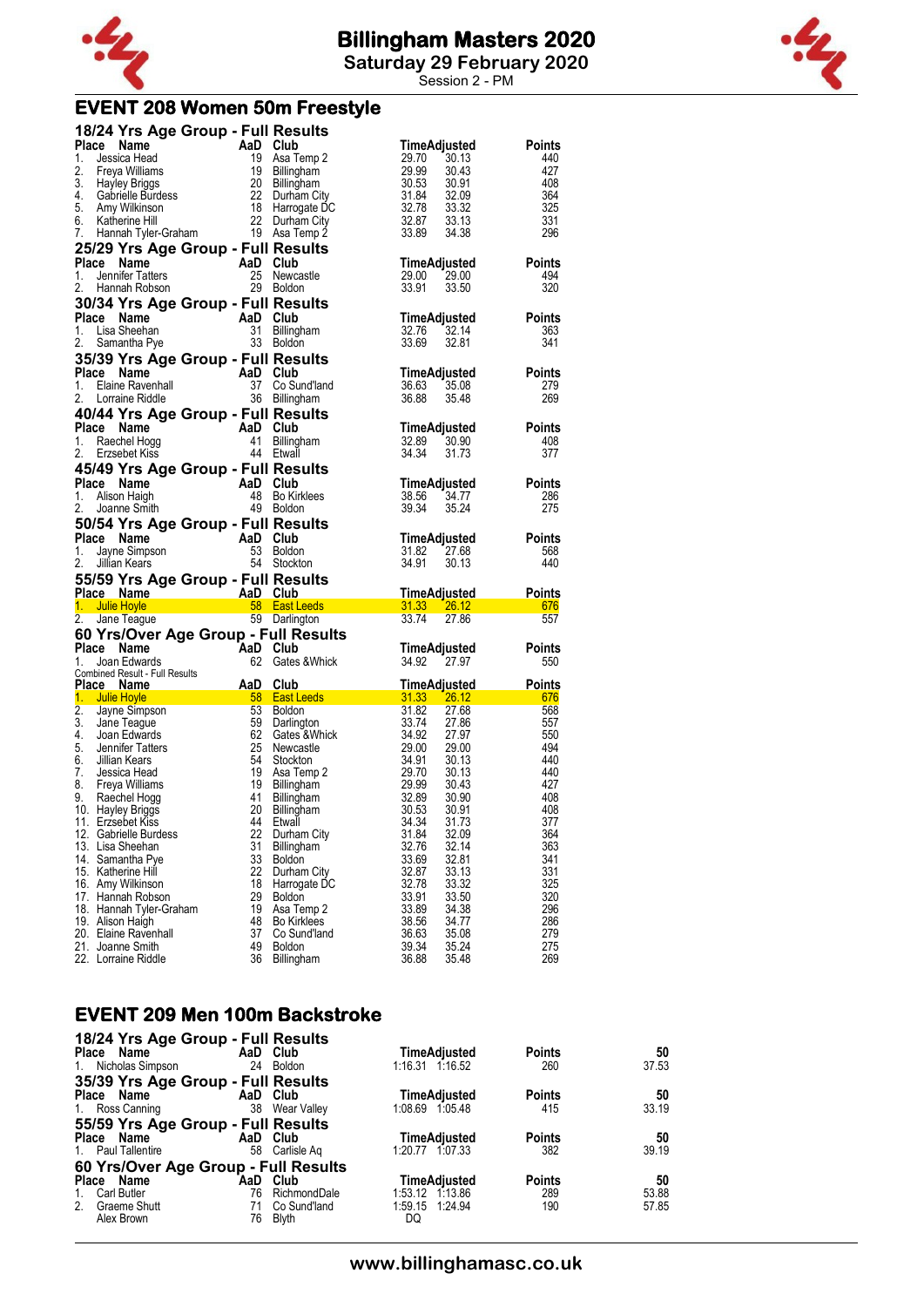

**Saturday 29 February 2020**





| Combined Result - Full Results<br>Place Name | AaD | Club            | TimeAdiusted    | <b>Points</b> | 50    |
|----------------------------------------------|-----|-----------------|-----------------|---------------|-------|
| 1. Ross Canning                              | 38  | Wear Valley     | 1:08.69 1:05.48 | 415           | 33.19 |
| 2. Paul Tallentire                           |     | 58 Carlisle Ag  | 1:20.77 1:07.33 | 382           | 39.19 |
| 3. Carl Butler                               |     | 76 RichmondDale | 1:53.12 1:13.86 | 289           | 53.88 |
| 4. Nicholas Simpson                          | 24  | Boldon          | 1:16.31 1:16.52 | 260           | 37.53 |
| 5. Graeme Shutt                              | 71  | Co Sund'Iand    | 1:59.15 1:24.94 | 190           | 57.85 |

### **EVENT 210 Women 50m Breaststroke**

| 18/24 Yrs Age Group - Full Results   |          |                    |                     |               |
|--------------------------------------|----------|--------------------|---------------------|---------------|
| Place<br>Name                        | AaD Club |                    | TimeAdjusted        | Points        |
| 1.<br>Ciara Joyce                    |          | 18 Durham City     | 39.62<br>38.97      | 374           |
| 2.<br>Emma Simpson                   | 18       | Durham City        | 39.55<br>40.21      | 358           |
| 3.<br>Katherine Hill                 | 22       | Durham City        | 45.50<br>45.86      | 241           |
| 35/39 Yrs Age Group - Full Results   |          |                    |                     |               |
| Place<br>Name                        |          | AaD Club           | TimeAdjusted        | Points        |
| Elaine Ravenhall<br>1.               | 37       | Co Sund'land       | 46.15 44.20         | 269           |
| 45/49 Yrs Age Group - Full Results   |          |                    |                     |               |
| Place<br>Name                        |          | AaD Club           | TimeAdjusted        | Points        |
| 1.<br>Alison Haigh                   | 48       | <b>Bo Kirklees</b> | 48.91<br>44.10      | 271           |
| 2.<br>Joanne Fixter                  | 46       | Billingham         | 49.60<br>45.30      | 250           |
| 3.<br>Joanne Smith                   | 49       | <b>Boldon</b>      | 50.36<br>45.11      | 253           |
| 50/54 Yrs Age Group - Full Results   |          |                    |                     |               |
| Place<br>Name                        |          | AaD Club           | TimeAdjusted        | <b>Points</b> |
| Jillian Kears<br>1.                  | 54       | Stockton           | 48.50<br>41.86      | 317           |
| 55/59 Yrs Age Group - Full Results   |          |                    |                     |               |
| Place Name                           |          | AaD Club           | <b>TimeAdjusted</b> | Points        |
| 1.<br>Julie Hoyle                    | 58       | <b>East Leeds</b>  | $40.90*$<br>34.10   | 587           |
| 60 Yrs/Over Age Group - Full Results |          |                    |                     |               |
| <b>Place</b><br>Name                 | AaD Club |                    | TimeAdjusted        | Points        |
| Lindy Woodrow<br>1.                  | 66       | Co Sund'land       | 1:00.09<br>45.94    | 240           |
| Combined Result - Full Results       |          |                    |                     |               |
| Place<br>Name                        | AaD      | Club               | <b>TimeAdjusted</b> | <b>Points</b> |
| 1.<br><b>Julie Hoyle</b>             | 58       | <b>East Leeds</b>  | 40.90<br>34.10      | 587           |
| 2.<br>Ciara Joyce                    | 18       | Durham City        | 38.97<br>39.62      | 374           |
| 3.<br>Emma Simpson                   | 18       | Durham City        | 39.55<br>40.21      | 358           |
| 4.<br>Jillian Kears                  | 54       | Stockton           | 48.50<br>41.86      | 317           |
| 5. Alison Haigh                      | 48       | <b>Bo Kirklees</b> | 48.91<br>44.10      | 271           |
| 6.<br>Elaine Ravenhall               | 37       | Co Sund'land       | 46.15<br>44.20      | 269           |
| 7.<br>Joanne Smith                   | 49       | Boldon             | 50.36<br>45.11      | 253           |
| 8.<br>Joanne Fixter                  |          | 46 Billingham      | 49.60<br>45.30      | 250           |
| 9.<br>Katherine Hill                 | 22       | Durham City        | 45.50<br>45.86      | 241           |
| 10. Lindy Woodrow                    | 66       | Co Sund'land       | 1:00.09<br>45.94    | 240           |

### **EVENT 211 Men 200m Freestyle**

| 18/24 Yrs Age Group - Full Results    |     |               |                                 |               |       |         |         |
|---------------------------------------|-----|---------------|---------------------------------|---------------|-------|---------|---------|
| Place Name                            | AaD | Club          | TimeAdjusted                    | <b>Points</b> | 50    | 100     | 150     |
| Nicholas Gowland                      | 24  | Billingham    | 2:07.39 2:07.74                 | 470           | 30.39 | 1:03.65 | 1:35.81 |
| 2.<br>Jonathan Stones                 | 18  | Durham City   | 2:11.79 2:13.98                 | 407           | 29.66 | 1:03.17 | 1:37.77 |
| 25/29 Yrs Age Group - Full Results    |     |               |                                 |               |       |         |         |
| Place Name                            | AaD | Club          | TimeAdjusted                    | <b>Points</b> | 50    | 100     | 150     |
| $1_{-}$<br>Gareth Allen               | 28  | Billingham    | 2:16.19 2:14.98                 | 398           | 30.48 | 1:04.73 | 1:40.95 |
|                                       |     |               |                                 |               |       |         |         |
| 35/39 Yrs Age Group - Full Results    | AaD | Club          |                                 | <b>Points</b> | 50    | 100     | 150     |
| Place<br>Name                         | 36  | Boldon        | TimeAdjusted<br>2:22.79 2:17.35 | 378           | 32.42 | 1:09.17 | 1:47.40 |
| Graham Kennedy                        |     |               |                                 |               |       |         |         |
| 45/49 Yrs Age Group - Full Results    |     |               |                                 |               |       |         |         |
| Place<br>Name                         | AaD | Club          | TimeAdjusted                    | <b>Points</b> | 50    | 100     | 150     |
| Robert Wood                           | 48  | Darlington M  | 2:09.22 1:56.51                 | 620           | 30.08 | 1:03.18 | 1:36.85 |
| 2.<br><b>Christopher Williams</b>     | 45  | Billingham    | 2:50.25 2:36.42                 | 256           | 35.92 | 1:18.31 | 2:04.01 |
| 55/59 Yrs Age Group - Full Results    |     |               |                                 |               |       |         |         |
| <b>Place</b><br>Name                  | AaD | Club          | TimeAdjusted                    | <b>Points</b> | 50    | 100     | 150     |
| <b>Thomas Doughty</b>                 | 57  | Co Sund'land  | 2:28.39 2:04.84                 | 504           | 34.40 | 1:11.92 | 1:50.42 |
| 60 Yrs/Over Age Group - Full Results  |     |               |                                 |               |       |         |         |
| Place Name                            | AaD | Club          | TimeAdjusted                    | <b>Points</b> | 50    | 100     | 150     |
| <b>Colin Gerrard</b>                  | 73  | RichmondDale  | 2:52.54 1:59.05                 | 581           | 41.16 | 1:25.02 | 2:09.19 |
| 2.<br><b>Brian Taylor</b>             | 70  | Adwick        | 3:00.92 2:10.95                 | 436           | 40.13 | 1:26.62 | 2:14.12 |
| 3.<br>John Forster                    | 64  | Asa Temp 2    | 3:03.75 2:23.92                 | 329           | 39.40 | 1:24.94 | 2:14.57 |
| <b>Combined Result - Full Results</b> |     |               |                                 |               |       |         |         |
| <b>Place</b><br>Name                  | AaD | Club          | TimeAdjusted                    | <b>Points</b> | 50    | 100     | 150     |
| Robert Wood                           | 48  | Darlington M  | 2:09.22<br>1:56.51              | 620           | 30.08 | 1:03.18 | 1:36.85 |
| 2.<br><b>Colin Gerrard</b>            | 73  | RichmondDale  | 2:52.54<br>1:59.05              | 581           | 41.16 | 1:25.02 | 2:09.19 |
| 3.<br><b>Thomas Doughty</b>           | 57  | Co Sund'land  | 2:28.39<br>2:04.84              | 504           | 34.40 | 1:11.92 | 1:50.42 |
| 4.<br>Nicholas Gowland                | 24  | Billingham    | 2:07.39<br>2:07.74              | 470           | 30.39 | 1:03.65 | 1:35.81 |
| 5.<br><b>Brian Taylor</b>             | 70  | Adwick        | 3:00.92 2:10.95                 | 436           | 40.13 | 1:26.62 | 2:14.12 |
| 6.<br>Jonathan Stones                 | 18  | Durham City   | 2:13.98<br>2:11.79              | 407           | 29.66 | 1:03.17 | 1:37.77 |
| 7.<br>Gareth Allen                    | 28  | Billingham    | 2:14.98<br>2:16.19              | 398           | 30.48 | 1:04.73 | 1:40.95 |
| 8.<br>Graham Kennedy                  | 36  | <b>Boldon</b> | 2:22.79<br>2:17.35              | 378           | 32.42 | 1:09.17 | 1:47.40 |
| 9.<br>John Forster                    | 64  | Asa Temp 2    | 2:23.92<br>3:03.75              | 329           | 39.40 | 1:24.94 | 2:14.57 |
| 10.<br><b>Christopher Williams</b>    | 45  | Billingham    | 2:50.25 2:36.42                 | 256           | 35.92 | 1:18.31 | 2:04.01 |